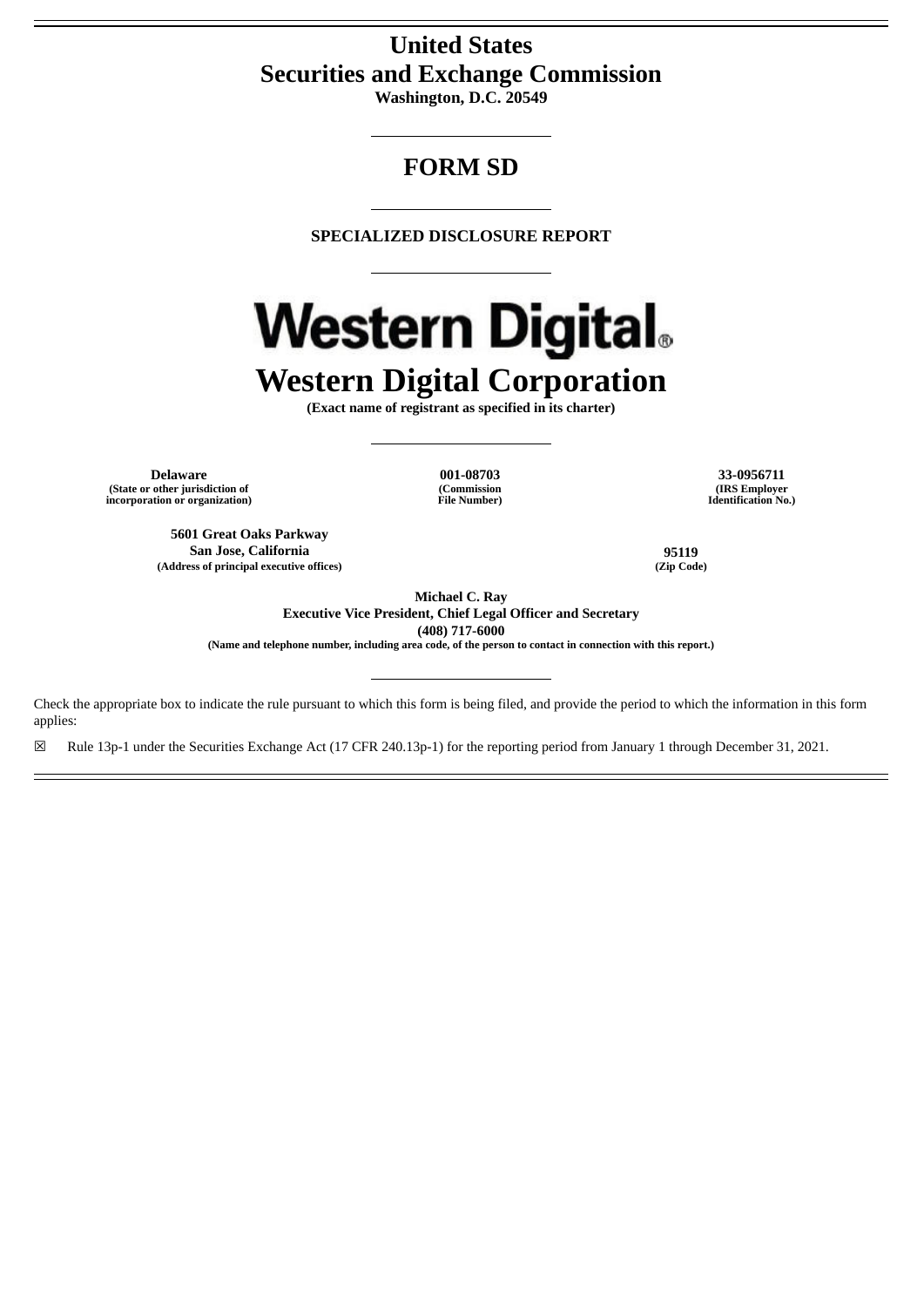#### **Section 1—Conflict Minerals Disclosure**

## **Item 1.01 Conflict Minerals Disclosure and Report**

As required by Rule 13p-1 under the Securities Exchange Act of 1934, as amended (the "Conflict Minerals Rule"), Western Digital Corporation (the "Company") has filed this Form SD for the reporting period from January 1, 2021 to December 31, 2021.

The description of the Company's reasonable country of origin inquiry ("RCOI") process, the results of our inquiry, and the determination we reached as a result of the RCOI are included in the Company's Conflict Minerals Report, attached as an exhibit to this Form SD.

This Form SD and our Conflict Minerals Report, filed as an Exhibit to this Form SD, are publicly available on the Internet at: https://investor.wdc.com/financial-information/sec-filings. The content of any website referred to in this Form SD or the related Conflict Minerals Report is included for general information only and is not incorporated by reference in this Form SD or the related Conflict Minerals Report.

# **Item 1.02 Exhibit**

The Conflict Minerals Report described in Item 1.01 is filed as Exhibit 1.01 to this Form SD.

#### **Section 2—Resource Extraction Issuer Disclosure**

#### **Item 2.01 Resource Extraction Issuer Disclosure and Report**

Not applicable.

#### **Section 3—Exhibits**

#### **Item 3.01 Exhibits**

The following exhibit is filed as part of this report.

Exhibit 1.01 Conflict Minerals Report as required by Items 1.01 and 1.02 of this Form SD.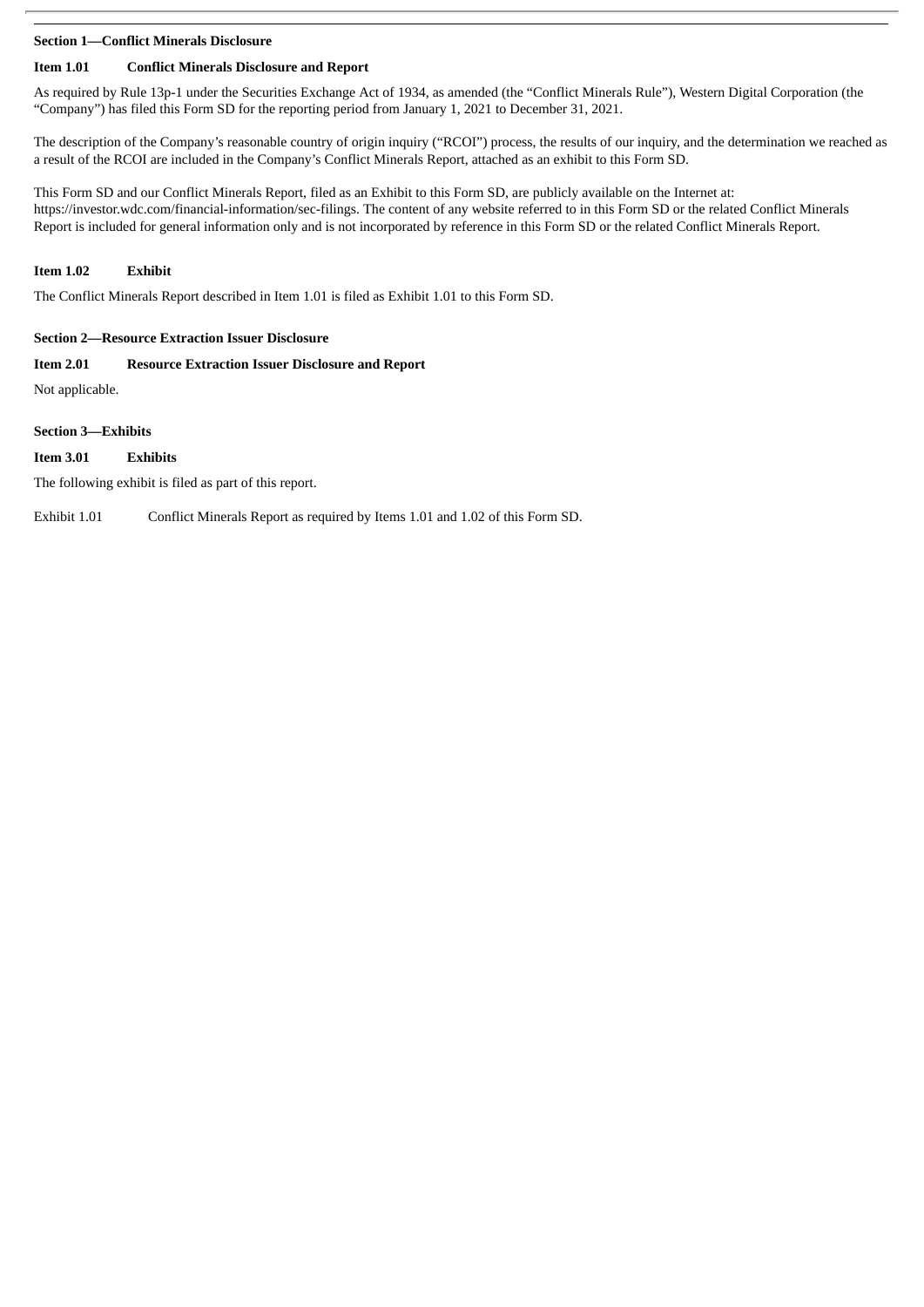# **SIGNATURES**

Pursuant to the requirements of the Securities Exchange Act of 1934, the registrant has duly caused this report to be signed on its behalf by the duly authorized undersigned.

**WESTERN DIGITAL CORPORATION** (Registrant)

| By:    | /s/ Michael C. Ray                                | May 26, 2022 |
|--------|---------------------------------------------------|--------------|
|        | Name: Michael C. Ray                              |              |
| Title: | Executive Vice President, Chief Legal Officer and |              |
|        | Secretary                                         |              |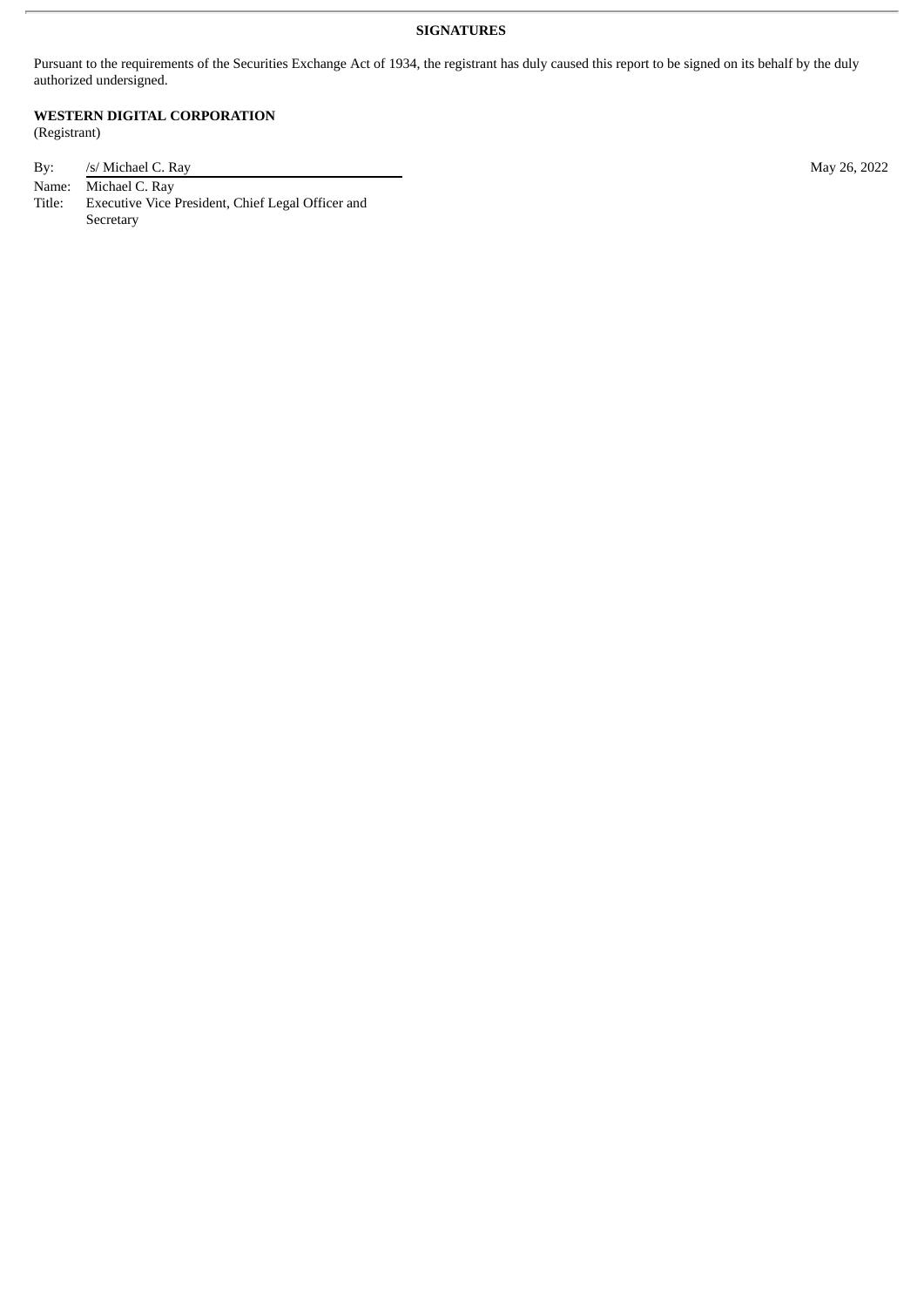#### **WESTERN DIGITAL CORPORATION Conflict Minerals Report For the Reporting Period from January 1, 2021 to December 31, 2021**

Western Digital Corporation has filed this Conflict Minerals Report as an exhibit to its Form SD for calendar year 2021 as contemplated by Rule 13p-1 under the Securities Exchange Act of 1934, as amended (the "Conflict Minerals Rule").

Unless the context indicates otherwise, the terms "we," "its," "us," "our" and "Company" refer to Western Digital Corporation, or WDC, and its consolidated subsidiaries. As used herein and consistent with the Conflict Minerals Rule, "Conflict Minerals" or "3TG" are columbite-tantalite (coltan), cassiterite, gold, wolframite and the derivatives tantalum, tin and tungsten, without regard to the location of origin of the minerals or derivative metals.

#### *Forward-Looking Statements*

This document contains forward-looking statements within the meaning of the federal securities laws. Any statements that do not relate to historical or current facts or matters are forward-looking statements. You can identify some of the forward-looking statements by the use of forward-looking words, such as "intend" and the like, or the use of future tense. Statements concerning current conditions may also be forward-looking if they imply a continuation of current conditions. Examples of forward-looking statements include, but are not limited to, statements concerning the additional steps *that we intend to take to mitigate risks related to the sourcing of the necessary 3TG.*

Forward-looking statements are subject to risks and uncertainties that could cause actual actions or performance to differ materially from those expressed in the forward-looking statements. These risks and uncertainties include, but are not limited to, (1) the continued implementation of satisfactory traceability and other compliance measures by our direct and indirect suppliers on a timely basis or at all, (2) whether smelters and refiners and other market participants responsibly source 3TG, (3) political and regulatory developments, whether in the Democratic Republic of the Congo, its adjoining countries, the United States or elsewhere. You should not place undue reliance on these forward-looking statements, which speak only as of the date of filing of this document. We do not intend, and undertake no obligation, to publish revised forward-looking statements to reflect events or circumstances after the date of filing of this document or to reflect the occurrence of unanticipated events.

#### **Applicability of the Conflict Minerals Rule to Our Company**

We are a leading developer, manufacturer and provider of data storage devices and solutions that address the evolving needs of information technology and the infrastructure that enables the proliferation of data in virtually every industry. We create environments for data to thrive. We are driving the innovation needed to help customers capture, preserve, access and transform an ever-increasing diversity of data. Everywhere data lives, from advanced data centers to mobile sensors to personal devices, our industry-leading solutions deliver the possibilities of data.

We are subject to the Conflict Minerals Rule because certain products that we manufacture or contract to be manufactured contain 3TG that are necessary to the functionality or production of the products. We do not directly source 3TG from mines, smelters or refiners. However, through the efforts described in this Conflict Minerals Report, we seek to ensure that our sourcing practices are consistent with the expectations stated in our Responsible Minerals Policy (as defined below), which is consistent with the model policy included in the OECD Guidance (as defined below).

#### **Our Responsible Minerals Policy**

We strongly disapprove of the violence in the Democratic Republic of the Congo (the "DRC") and adjoining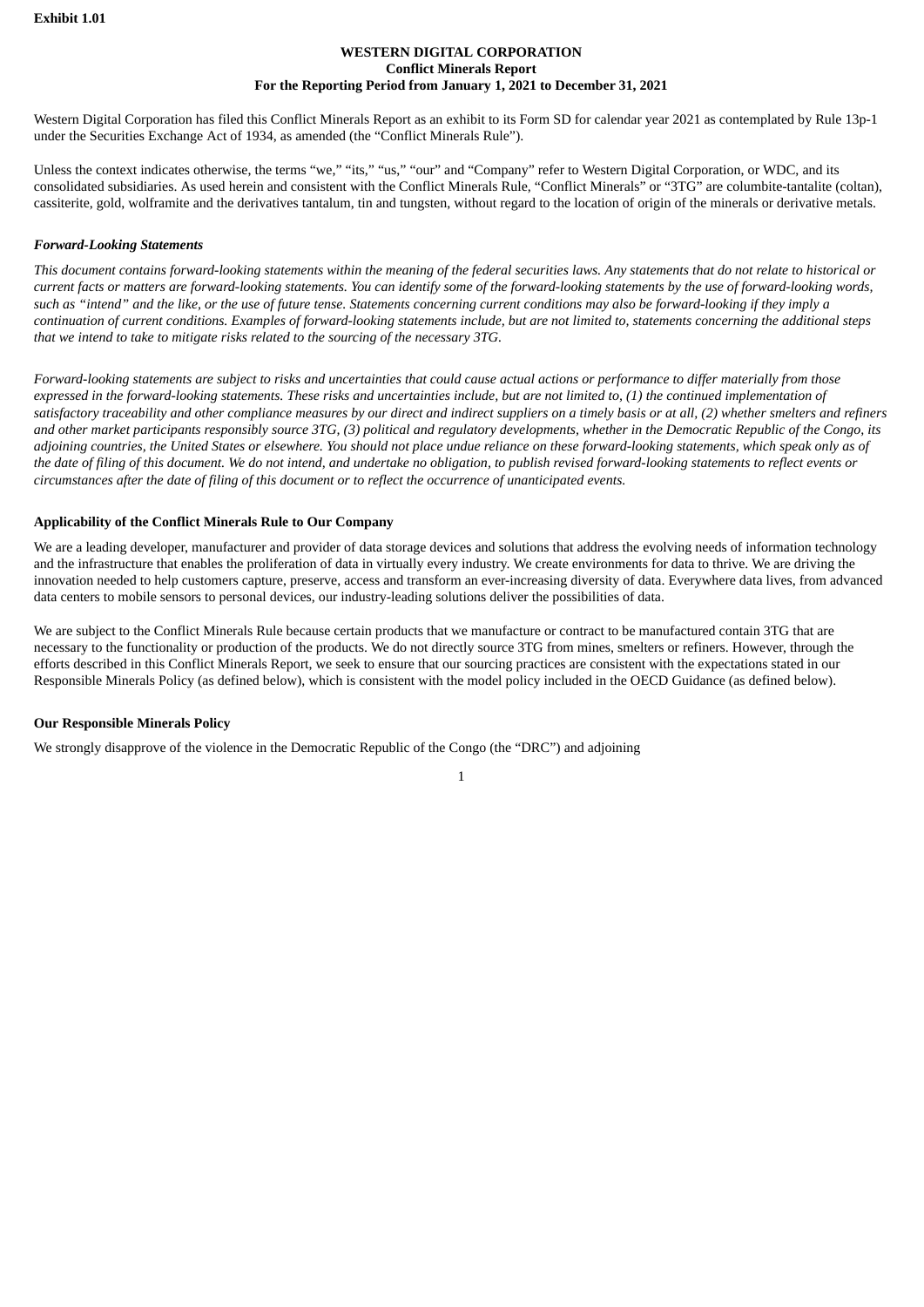countries (collectively, the "Covered Countries"). Since well before the adoption of the Conflict Minerals Rule, we have been committed to supporting responsible sourcing of 3TG. We began communicating with suppliers in 2010 regarding the importance of and our commitment to responsible sourcing. We remain committed to this issue and take our compliance obligations under the Conflict Minerals Rule seriously. To these ends, we have adopted and communicated to our suppliers and the public our responsible minerals policy (our "Responsible Minerals Policy"), which is posted on our website at https://westerndigital.com/western-digital-responsible-minerals-policy.pdf. We expect our suppliers to adopt policies based on OECD Guidance with respect to 3TG, cobalt and other minerals in support of our Responsible Minerals Policy and, throughout the supply chain, to require their suppliers to adopt similar policies. Our Responsible Minerals Policy expresses our expectation that our suppliers:

- 1. supply 3TG to us that are responsibly sourced, including from conformant smelters in the Covered Countries, by which we mean (a) any 3TG necessary to the functionality and production of supplied materials do not directly or indirectly finance armed groups through mining or mineral trading in the Covered Countries, or (b) any 3TG in supplied materials are from recycled or scrap sources; and
- 2. adopt policies with respect to 3TG in support of our Responsible Minerals Policy and, throughout the supply chain, to require their suppliers to adopt similar policies.

Under the Conflict Minerals Rule, an "armed group" is an armed group that is identified as a perpetrator of serious human rights abuses in annual Country Reports on Human Rights Practices under sections 116(d) and 502B(b) of the Foreign Assistance Act of 1961 relating to a Covered Country.

We do not embargo, nor do we support the embargoing of, 3TG from Covered Countries, but rather encourage our suppliers to continue to source responsibly from the region.

In addition, we have been a member of the Responsible Business Alliance ("RBA") since 2007. The RBA is the world's largest industry coalition dedicated to electronics supply chain responsibility. Through the RBA's Responsible Minerals Initiative ("RMI"), we have worked with and continue to work with other companies focusing on responsible 3TG sourcing. We regularly participate in the RBA and RMI working group meetings including Sensing and Prioritization, the Due Diligence Practice Team and the Mineral Reporting Team, as well as working with the China Smelter Engagement Team ("China SET"). Employees selected for the China SET workgroup are able to communicate in Mandarin and conduct outreach with, or perform due diligence on, select smelters.

# **Reasonable Country of Origin Inquiry Information**

As required by the Conflict Minerals Rule, we conducted in good faith a "reasonable country of origin inquiry" ("RCOI") covering 2021. Our RCOI was reasonably designed to determine whether any of the necessary 3TG contained in our products originated in the Covered Countries or came from recycled or scrap sources. We identified 145 suppliers that we believe provided us with components, parts or products containing necessary 3TG, or that we believe may have provided us with components, parts or products containing necessary 3TG. We provided those suppliers with, and asked those suppliers to complete, the Conflict Minerals Reporting Template developed by the RMI. 100% of those suppliers responded to our request for information. We then evaluate supplier response completeness, reliability and the logic of the data provided and provide feedback to those suppliers.

For 2021, the responding suppliers identified a total of 245 different smelters and refiners that processed the necessary 3TG contained in our products. Based on the information reported by our suppliers that submitted Conflict Minerals Reporting Templates to us and the country of origin information that the RMI1 makes available to its members, we concluded that 25 of these smelters and refiners sourced or may have sourced from the Covered Countries.

1 The RMI has a cross-recognition program that incorporates certain information published by the London Bullion Market Association, the Responsible Jewellery Council and the Tungsten Industry – Conflict Minerals Council, where applicable.

 $\overline{2}$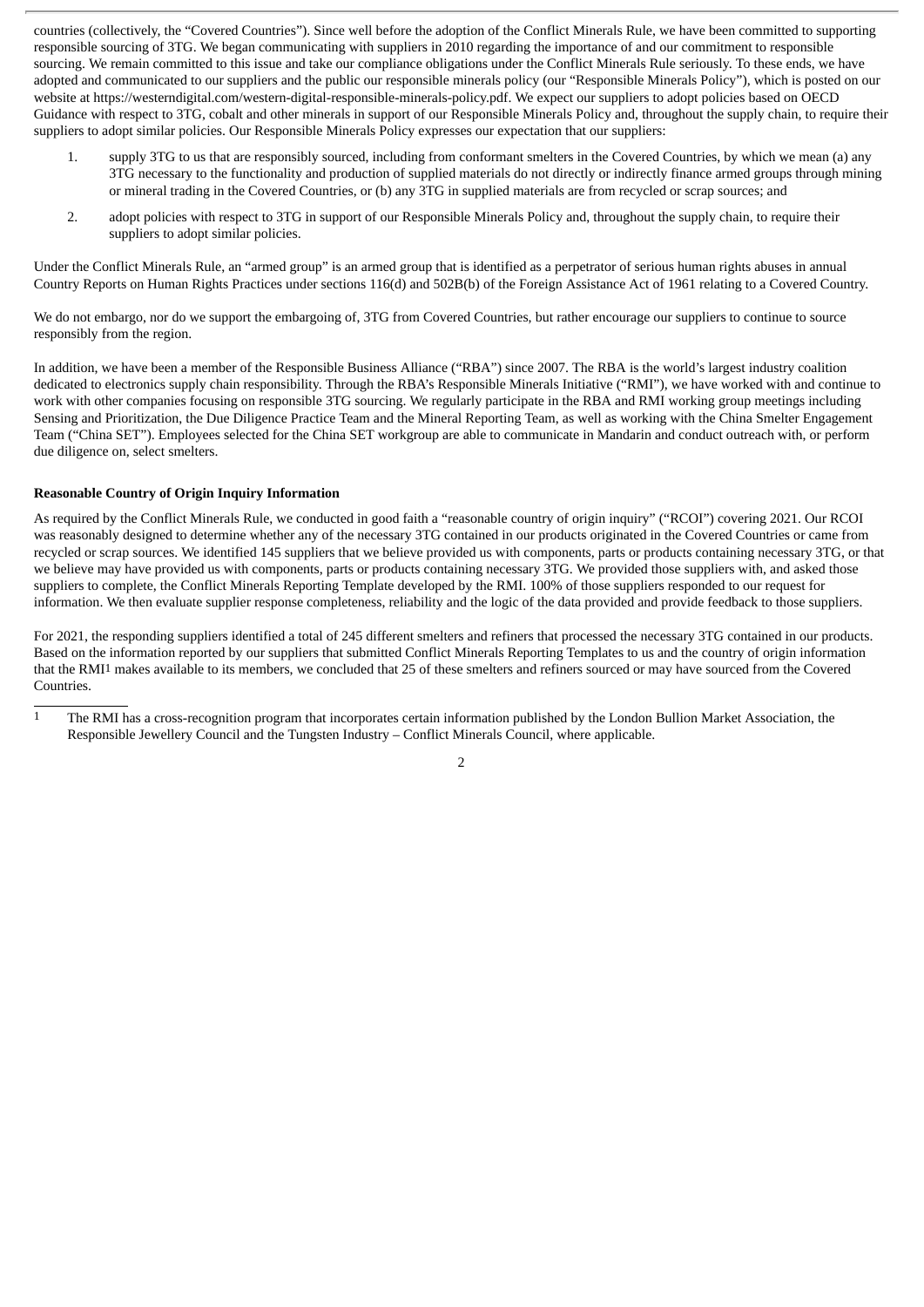Twenty-nine (29) of the smelters and refiners that were identified by suppliers as having processed necessary 3TG in our products were reasonably believed by us to have sourced only recycled or scrap content for 2021, based on origin information that the RMI makes available to its members. To the extent that a smelter or refiner processed both recycled or scrap and newly mined 3TG, we were unable to determine the origin of the necessary 3TG in our products.

Some of our suppliers were unable to provide country of origin information to us because of incomplete or insufficiently detailed responses from their own suppliers. As a result, we were unable to determine that none of our necessary 3TG originated in the Covered Countries or whether they are from recycled or scrap sources. Therefore, we conducted due diligence on the source and chain of custody of those necessary conflict minerals in our products.

For our reasonable country of origin inquiry, to the extent applicable, we utilized many of the same processes and procedures as for our due diligence, in particular Step #1 and Step # 2 of the OECD Guidance (as defined below), which are described below in this Conflict Minerals Report.

#### **Due Diligence**

#### *Due Diligence Design*

We have designed our due diligence measures relating to 3TG to conform with, in all material respects, the due diligence framework set forth in the Organisation for Economic Co-operation and Development's ("OECD") Due Diligence Guidance for Responsible Supply Chains of Minerals from Conflict-Affected and High-Risk Areas, including the Supplement on Tin, Tantalum and Tungsten and the Supplement on Gold (Third Edition) (collectively, the "OECD Guidance").

#### *Due Diligence Measures Performed*

The following is a description of the due diligence measures we performed during/for the Reporting Period. The headings below conform to the headings used in the OECD Guidance for each of the five steps.

- *1. OECD Step #1: Establish and maintain strong company management systems*
	- a. We have a team of senior staff who are members of the working group responsible for the management and continued implementation of our 3TG compliance strategy. This staff reports to senior leadership of our Company. The following functional areas are represented on the working group or are otherwise involved with our compliance process: legal; corporate sustainability; procurement; and quality. Leadership of the compliance program resides with our Senior Vice President, Procurement and Supply Chain. The Governance Committee of our Board of Directors also reviews our Company's corporate responsibility and sustainability policies and programs, as well as the Company's public reporting on these topics.
	- b. Members of the Global Procurement Responsible Supply Chain team participate in RMI conferences and working groups to expand and upskill knowledge and consistently receive training from RMI on the Conflict Minerals Rule, the OECD Guidance, our compliance program and our procedures for reviewing and validating supplier responses to our inquiries. We have internal procedures documents addressing various aspects of our compliance program, including our review and validation of supplier responses. These documents are communicated to the members of the working group.
	- c. We utilize specialist outside counsel and other consultants to assist us with our compliance efforts.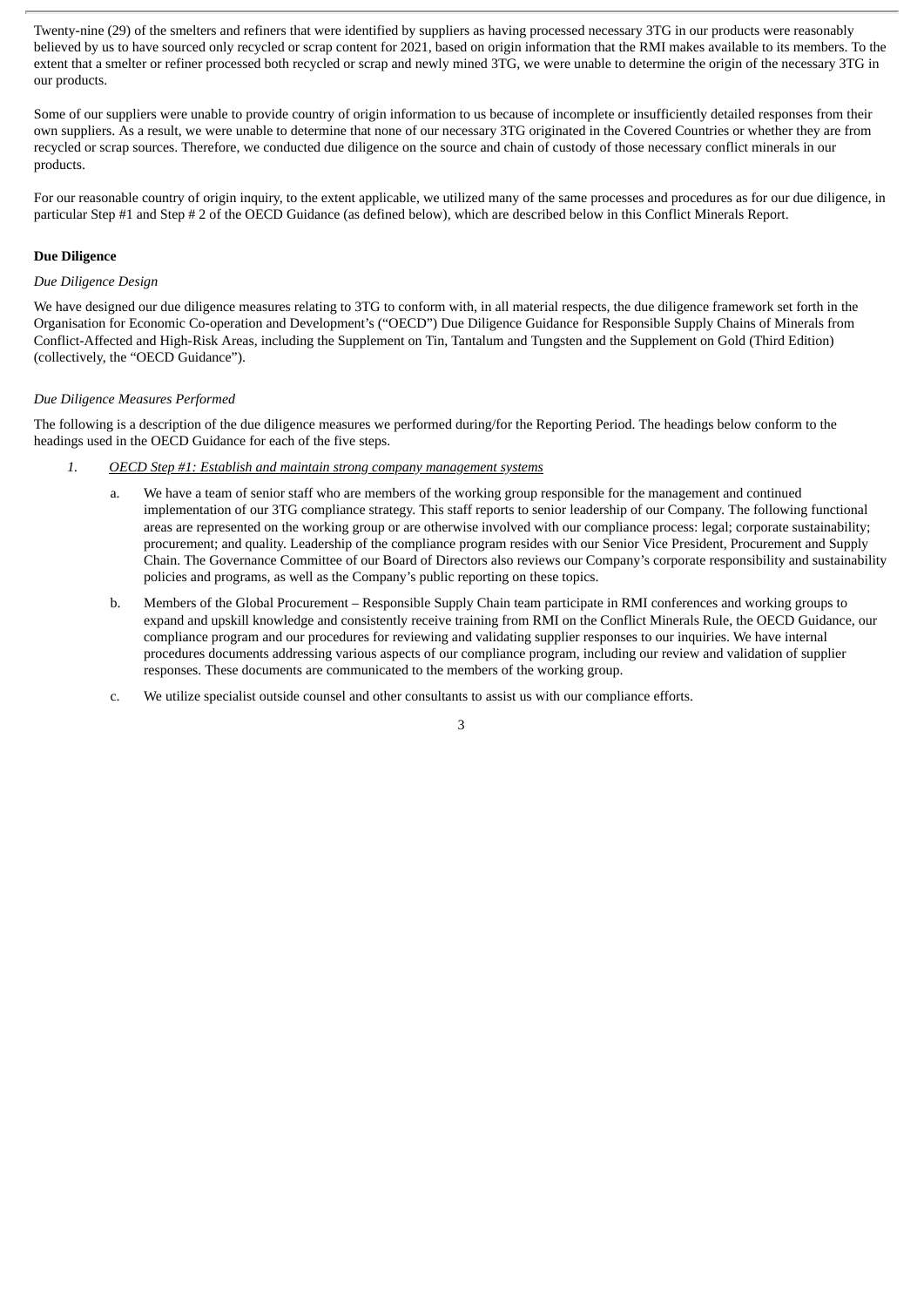- d. We have a Responsible Minerals Policy, which includes our position on conflict minerals, including our commitment to responsible sourcing from Covered Countries. Our Responsible Minerals Policy is posted on our website at https://westerndigital.com/westerndigital-responsible-minerals-policy.pdf and is distributed electronically to supplier-facing employees and all suppliers of materials that we believe contain 3TG.
- e. We utilize the RMI's Conflict Minerals Reporting Template to identify smelters and refiners in our supply chain. We request in-scope suppliers to complete the Conflict Minerals Reporting Template in order to provide information concerning the usage and source of 3TG in their components, parts and products, as well as information concerning their related due diligence and compliance efforts. We encourage our suppliers to consult the information contained on the RMI website and to participate in appropriate thirdparty training to enhance the accuracy and quality of the information that they provide to us.
- f. We are actively engaged with the RBA and the RMI through our participation in working groups and with smelter engagement teams. Our membership in these organizations allows us to stay abreast of regulatory guidance and further align our internal procedures with industry best practices.
- g. We have procedures to maintain business records relating to 3TG due diligence, including records of due diligence processes, findings and resulting decisions, on a computerized database for at least six years.
- h. Certain of our forms of purchase order terms and conditions, as well as our component purchase agreements with suppliers, contain a requirement that our suppliers comply with environmental specifications for materials, components and products, which specifically require 3TG to be DRC conflict free and reference the RBA Code of Conduct, which requires the responsible sourcing of minerals generally.
- i. We review selected supplier policies to determine whether they call or advocate for an embargo of 3TG from Covered Countries. Policies were selected for review based on the information provided by suppliers in their Conflict Minerals Reporting Templates. If any reviewed suppliers were suspected of embargoing Covered Countries, we followed up with such suppliers to urge them to amend their policies.
- j. With the annual dissemination of the Conflict Minerals Reporting Template, we provide all in-scope suppliers with a copy of our Responsible Minerals Policy and indicate third-party resources that they can refer to for additional information.
- k. We discuss our assessment of our suppliers' conflict minerals responses during our supplier business reviews. In addition, we maintain supplier risk profiles, which include risk indicators and smelter risk for all in-scope suppliers. We request that our suppliers follow these same procedures in their supply chain.
- l. As a grievance mechanism, we have a third-party managed Ethics Helpline available for employees, suppliers and other interested parties to report potential violations of our Responsible Minerals Policy. We communicate to these stakeholders the availability of our Ethics Helpline for reporting potential violations of our company policies, which include our Responsible Minerals Policy. Our Ethics Helpline is available 24 hours a day online at www.ethicshelplinewdc.com in nine languages, or by phone, in all countries of operation in over 200 languages. A link to make a report online is also included in our Responsible Minerals Policy. It is our policy that if concerns about our 3TG sourcing or potential violations were to be reported, we would investigate appropriately.
- *2. OECD Step #2: Identify and assess risk in the supply chain*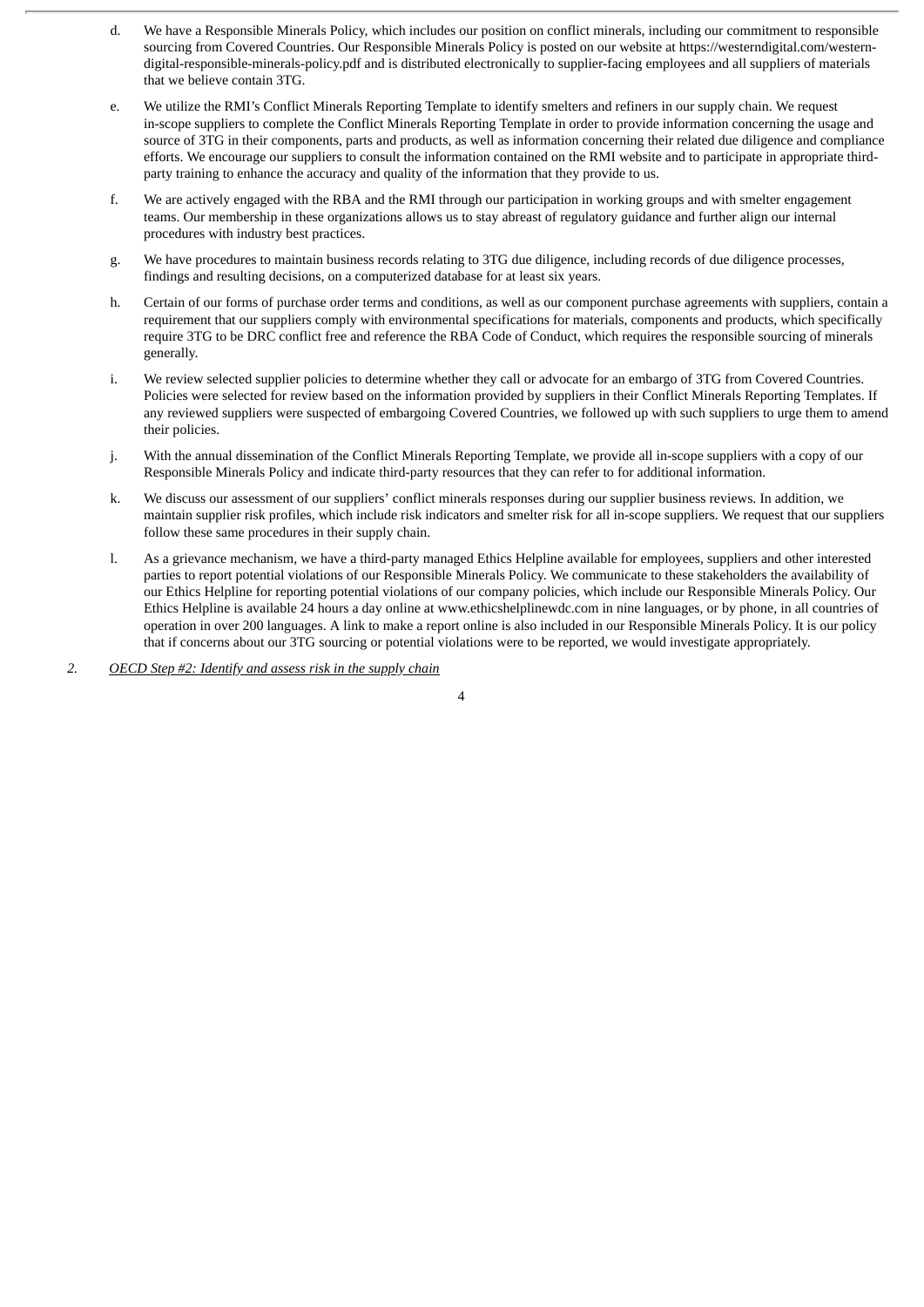- a. We sent requests to all of our suppliers that we identified as having provided us with components, parts or products containing 3TG, or that we believe may have provided us with components, parts or products containing 3TG, in the calendar year ended December 31, 2021, and asked them to provide us with a completed Conflict Minerals Reporting Template. We requested that our suppliers furnish us with a completed template at the product level (i.e., specific to the products that they sold to us, rather than pertaining to the products sold to all of their customers). We managed our follow-up process through a compliance software program, and suppliers that did not respond to the request for a completed Conflict Minerals Reporting Template received follow-up emails until it was completed. We also provide one-on-one technical training via conference call as necessary to help suppliers complete the Conflict Minerals Reporting Template.
- b. As part of the supplier on-boarding process, we required that new suppliers acknowledge and comply with our Responsible Minerals Policy before we made purchases from them. Next, we asked the supplier to complete a Conflict Minerals Reporting Template or otherwise made inquiries concerning the 3TG content of the components, parts and/or products we are purchasing to determine whether they are in-scope suppliers for purposes of our conflict minerals program. We continue to survey suppliers annually thereafter if they are identified as an in-scope supplier.
- c. Conflict Minerals Reporting Templates are sorted in the compliance software program based on our internally-approved review criteria, which identifies "red flags" such as incomplete responses, potential errors, inaccuracies and potential Covered Country sourcing. As part of our review, we checked whether smelters and refiners disclosed by suppliers processed the types of metals contained in the components, parts and products sourced from those suppliers. We followed up by email or phone with suppliers that submitted a response that contained red flags or that otherwise provided a written response we determined to be unsuitable. We followed up with other suppliers as we deemed appropriate.
- d. We reviewed the smelters and refiners identified by our suppliers against those contained on the Smelter Look-up tab list of the Conflict Minerals Reporting Template and those referenced in the RMI smelter database. To the extent that they were not on that list or included in the database, we (a) requested that the supplier confirm that the listed entity is a smelter or refiner and/or (b) through publicly available information, attempted to determine whether the listed entity is a smelter or refiner and whether it has ceased operations.
- e. When a completed Conflict Minerals Reporting Template from a supplier identified a smelter or refiner, we also reviewed that information against the lists of conformant and active (or the equivalent) smelters and refiners and country of origin information published by the RMI. When a completed Conflict Minerals Reporting Template from a supplier identified a smelter or refiner that was not listed as conformant or active (or the equivalent) by these independent third-parties, we consulted information that the RMI makes available to its members to attempt to determine whether that smelter or refiner obtained 3TG from sources that directly or indirectly financed or benefitted armed groups in a Covered Country and whether those smelters and refiners have ceased operations.
- f. Suppliers are categorized by internally-developed supplier risk levels, which assign risk across multiple criteria, including smelter or refiner status, red flags identified and the supplier relationship. Suppliers that are identified as being in higher risk categories are escalated in accordance with our risk mitigation procedures, which are described below.
- g. Our internal compliance procedures and reporting metrics are refined regularly to better ensure we are effectively using program resources and collecting data that is useful to assessing and mitigating risk.
- *3. OECD Step #3: Design and implement a strategy to respond to identified risks*
	- a. We have established a risk management plan that includes due diligence reviews of relevant suppliers and smelters or refiners. Pursuant to this plan, we establish a timeline and monitoring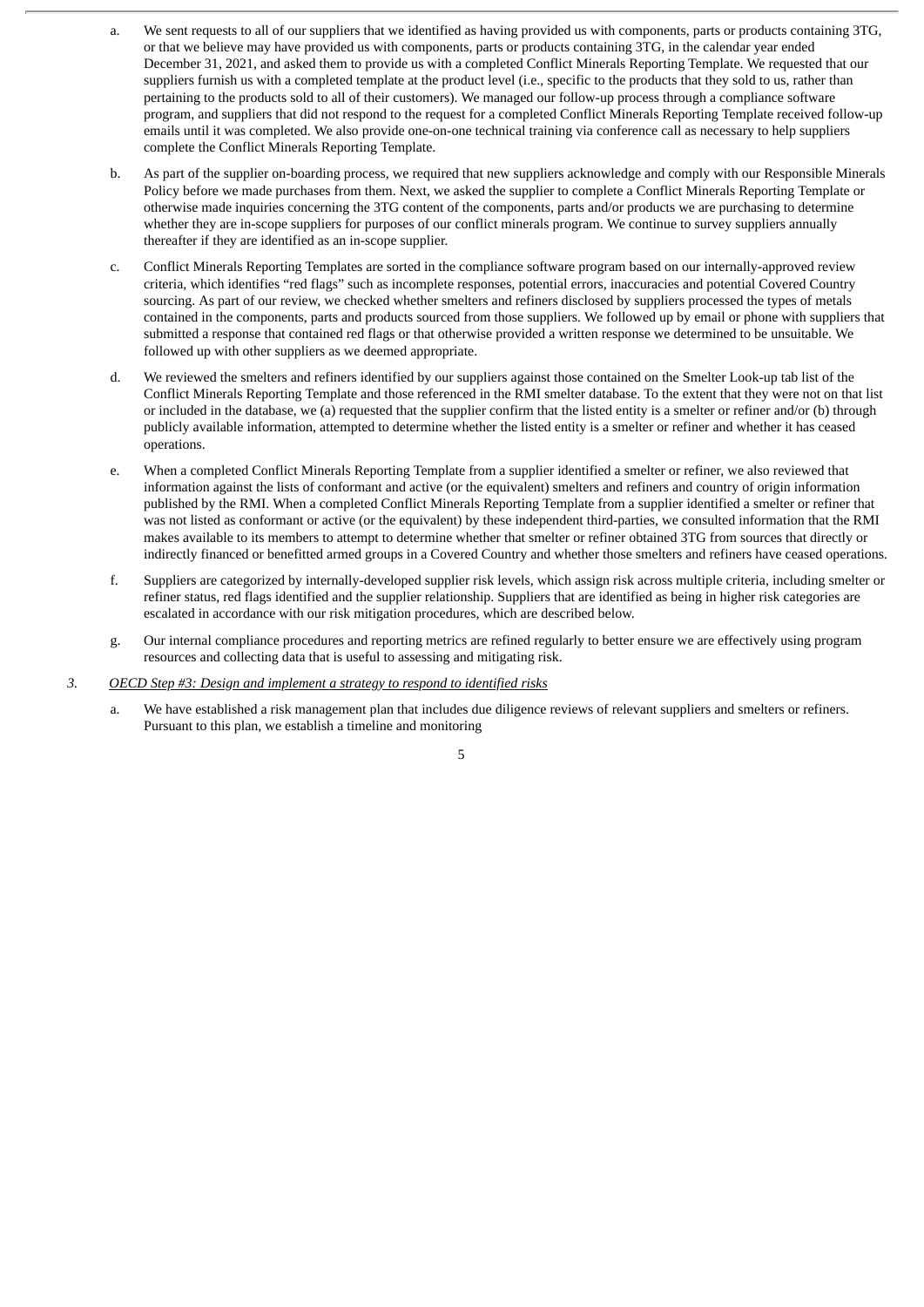program to address any supplier whose response contained red flags or whose response was otherwise determined to be unsuitable. An action plan to address the risk is then executed with the supplier and internal stakeholders, which may include reaching out and working directly or indirectly with the supplier, smelter, customer or other companies within industry working groups to mitigate the risk. We subsequently follow-up with the supplier to review the implementation of the action plan until the smelter is returned to conformant status by the RMI or until all impacted suppliers have responded. The findings of our compliance efforts in 2021 were also reported to senior personnel at our Company, including leadership for our 3TG compliance program, and the Audit Committee of the Board of Directors.

- b. We have written risk management procedures, pursuant to which we sent requests to higher management levels in certain suppliers' organizations where it was deemed advisable to encourage them to respond to our inquiries and to help incentivize suppliers to cooperate with our requests. Our risk management procedures provide for increasing levels of escalation to specified internal personnel and allow for a flexible response that is commensurate with the risks identified.
- c. To the extent that identified smelters and refiners were, according to the RMI information, neither conformant nor active, we worked through the RMI to encourage such smelters and refiners to become conformant, except where the smelters or refiners have, according to the RMI information, permanently or temporarily ceased operations. We also utilize information provided by the RMI to its members to monitor smelter and refiner improvement.
- d. We urge our suppliers to transition to exclusively sourcing from conformant smelters and refiners and monitored their progress toward that objective.
- 4. OECD Step #4: Carry out independent third-party audits of supply chain due diligence at identified points in the supply chain
	- a. In connection with our due diligence, we utilize and rely on information made available by the RMI concerning independent thirdparty audits of smelters and refiners to assess smelter and refiner due diligence and to determine whether the smelter or refiner is conformant.
	- b. We also support independent third-party audits of smelters and refiners through our membership in the RMI. In addition, certain of our personnel were members of or participated in various RMI committees, including the Smelter Engagement Team. We also directly or indirectly engaged with 14 smelters in our supply chain and urged them to participate in a Responsible Mineral Assurance Process program.
- *5. OECD Step #5: Report annually on supply chain due diligence*

Each year, we file a Form SD and, to the extent applicable, a Conflict Minerals Report, with the Securities and Exchange Commission and make them available on our website at: https://investor.wdc.com/financial-information/sec-filings. We also publish an annual Sustainability Report, which can be found on our investor relations website. The Sustainability Report is not incorporated by reference into, and is not a part of, this Conflict Minerals Report.

#### **Product Information**

For 2021, our in-scope product categories were: (1) hard disk drives; (2) solid-state drives; (3) NAND-flash storage devices; (4) direct attached storage solutions; (5) personal cloud network attached storage solutions; and (6) public and private cloud data center storage solutions. For a further discussion of our products, see our Annual Report on Form 10-K for the fiscal year ended July 2, 2021. The information contained in our Form 10-K is not incorporated by reference into, or a part of, this Conflict Minerals Report.

## **Results of Review**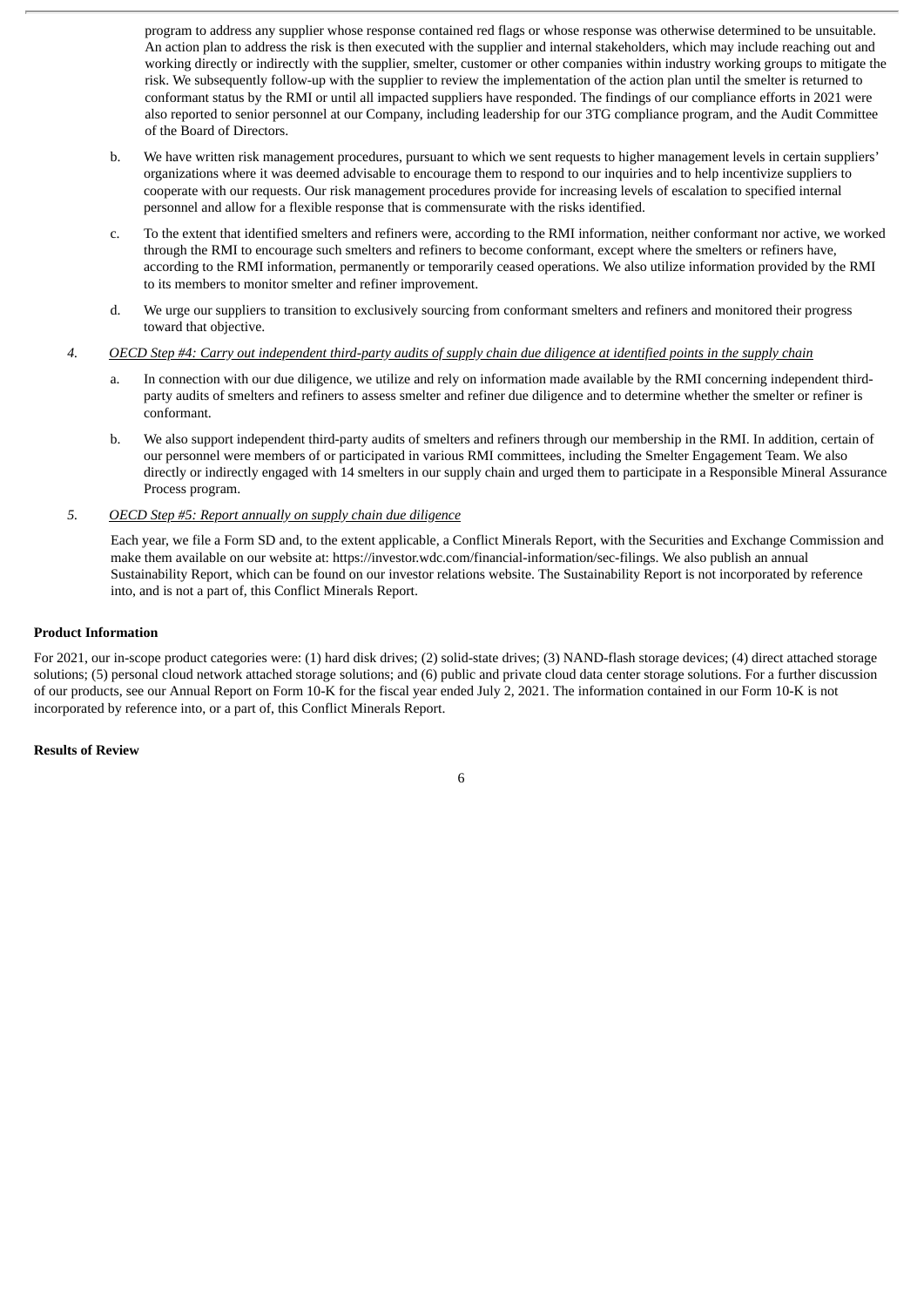As described above, we conducted due diligence to determine the source and chain of custody of the necessary 3TG in our products. As part of that process, we actively surveyed our direct suppliers that we believed potentially supplied us with products, materials or components containing necessary 3TG during 2021 and requested that they disclose the smelters and refiners that processed the necessary 3TG in the products they supplied to us in 2021. For calendar year 2021, we received completed Conflict Minerals Reporting Templates from 100% of the suppliers surveyed.

#### *Facilities Used to Process the Necessary 3TG in Our Products*

For calendar year 2021, our suppliers identified to us the smelters and refiners listed on Annex A as those smelters and refiners that may have processed the necessary 3TG contained in our products. Of the 245 smelters and refiners identified, 240 were identified by the RMI as "conformant" and 5 was identified by the RMI as "Active". These 245 smelters and refiners may not be all of the smelters and refiners in our 2021 supply chain because some of our suppliers were unable to identify all of the smelters and refiners used to process the necessary 3TG content contained in our products. Due to our position in the supply chain, which is discussed above, we rely on our suppliers for complete and accurate smelter and refiner information. Therefore, our due diligence measures cannot provide absolute certainty regarding the source and chain of custody of the necessary 3TG contained in our 2021 products.

The table below presents a summary of the smelter and refiner information contained in Annex A. Please see the notes accompanying Annex A for additional information relevant to the table below.

#### **Smelter and Refiner and Country of Origin Information (1)**

|                      | Conformant |                  |          |               |
|----------------------|------------|------------------|----------|---------------|
|                      | <b>Not</b> |                  |          |               |
| Likely               | Likely     |                  |          |               |
| Sourced              | Sourced    |                  |          |               |
| from                 | from       |                  | 100%     |               |
| Covered<br>Countries | Covered    | <b>Not</b>       | Recycled |               |
|                      | Countries  | <b>Disclosed</b> | or Scrap | <b>Active</b> |
| 11                   | 27         | 0                |          |               |
| っ<br>ر               | 51         | 0                | 4        |               |
| b                    | 35         | 0                |          |               |
| ر                    | 102        | $\mathbf{0}$     | 22       |               |

(1) If a smelter or refiner sourced from multiple sources, it is included in the table under each applicable category.

#### *Country of Origin of the Necessary 3TG in Our Products*

We attempted to determine the countries of origin of the necessary 3TG in our products in reliance on country of origin information for smelters and refiners made available by the RMI to its members. However, except for the DRC, the RMI does not name specific countries of origin of the 3TG processed by conformant smelters and refiners. Instead, the RMI indicates the smelter's direct sourcing practice category. Annex B includes an aggregate list of the countries of origin from which these smelters may have sourced their 3TG, based on information provided by the RMI.

#### *Efforts to Determine the Mine or Location of Origin*

We endeavored to determine the mine or location of origin of the necessary 3TG contained in our 2021 products by requesting that our suppliers provide us with a completed Conflict Minerals Reporting Template. Where a Conflict Minerals Reporting Template provided by a supplier identified a smelter or refiner, we also reviewed information made available by the RMI, to the extent available, to try to determine the mine or location of origin. Our suppliers' responses and the RMI's information did not provide sufficiently detailed information for us to determine the mine or location of origin of the necessary 3TG in our products for calendar year 2021.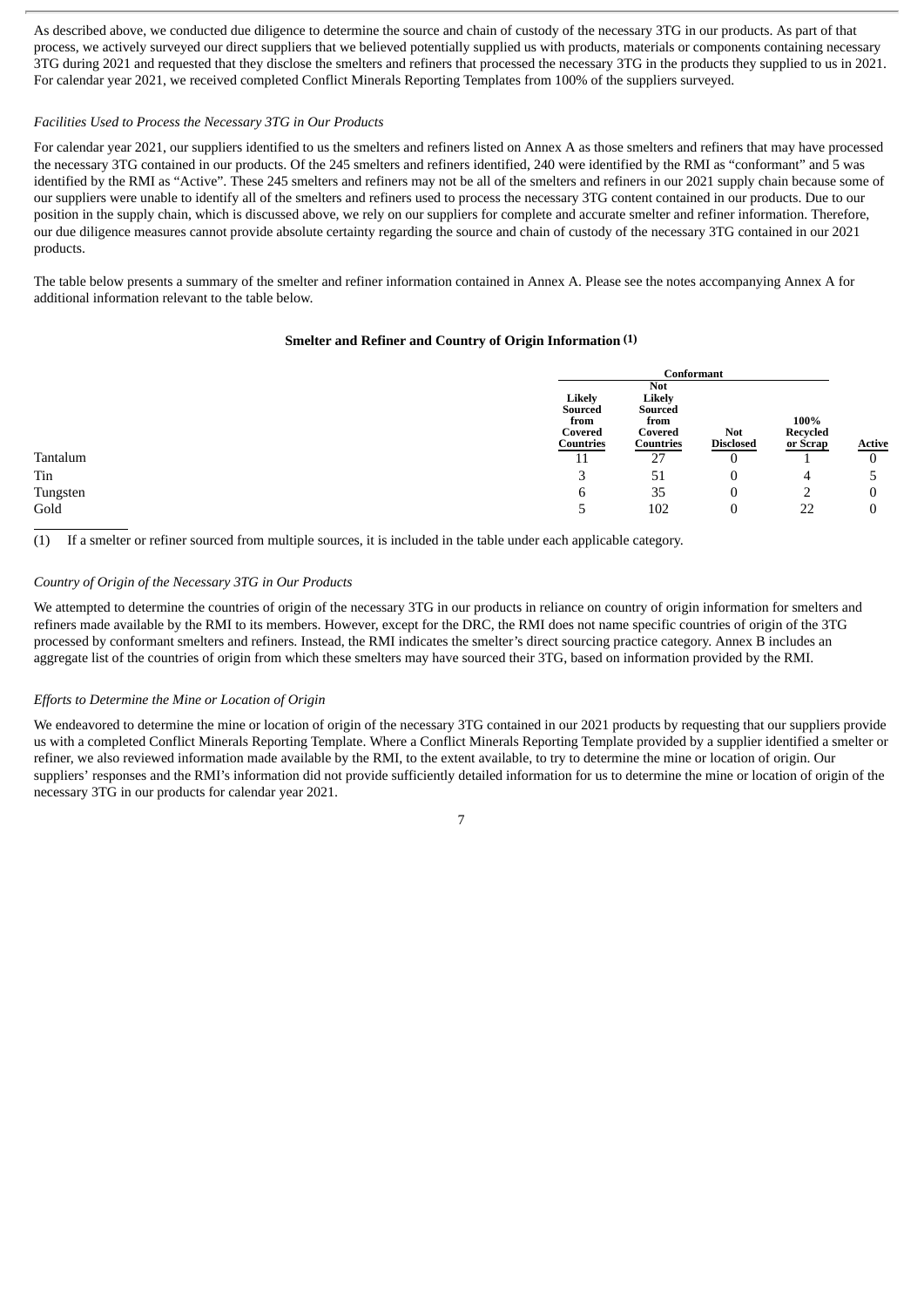#### **Steps Taken and to be Taken to Mitigate Risk and Improve Due Diligence**

Since the start of calendar year 2021, we have taken and currently intend to continue to take the following additional steps to mitigate the risk that the necessary 3TG in our 2022 products might benefit armed groups:

- 1. Updated our reasonable country of origin inquiry and due diligence procedures to align with the latest revision of the Conflict Minerals Reporting Template.
- 2. Continued developing our program to utilize the RMI's e-learning platform with selected suppliers to enhance their knowledge about responsible minerals practices.
- 3. Updated the conflict minerals portion of the supplier rating system used in our supplier business review to include recognition of suppliers that make conflict minerals policies publicly available, which we believe helps to further disseminate responsible sourcing expectations throughout the supply chain.
- 4. As part of our participation in the RMI's Smelter Engagement Team, we reached out to existing tungsten and tantalum smelters to encourage them to continue participating in independent third party audits under the RMI program.
- 5. As part of our participation in the RMI's Smelter Engagement Team, we worked to research and reach out to alleged smelters to identify whether such alleged smelters meet the definition of smelter or refiner and should be referred to the RMI for consideration to be added to the RMI program.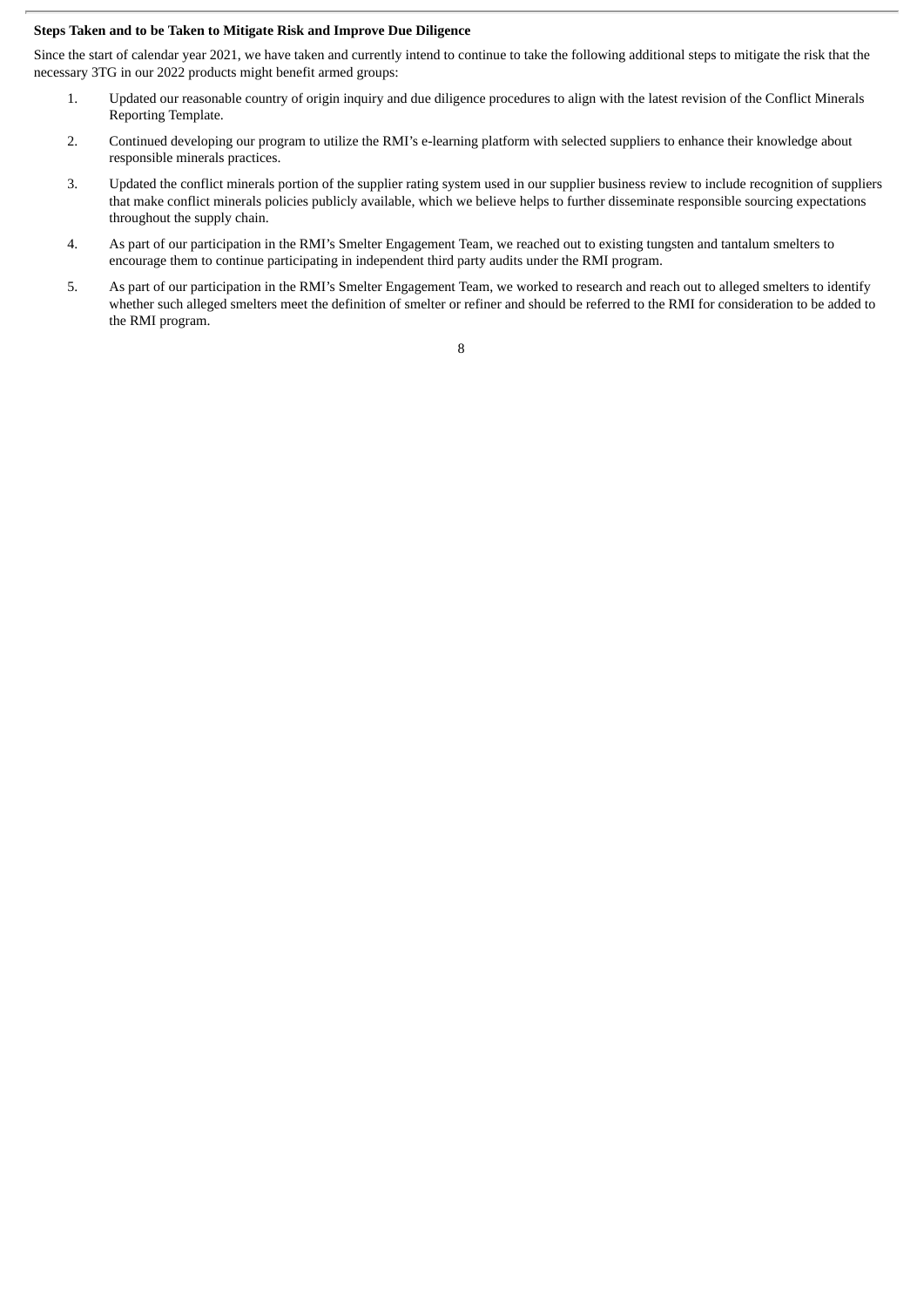# **Annex A**

Capitalized terms used and not otherwise defined in this Annex have the meanings set forth in the Conflict Minerals Report of which this Annex is a part.

# **Smelters and Refiners**

In connection with our reasonable country of origin inquiry or due diligence, as applicable, our suppliers identified to us the smelters and refiners listed below as those that may have processed the necessary 3TG contained in our products in 2021. Please see the notes that accompany the table for important information concerning the data in the table.

# **Smelter and Refiner Information (1)**

| Metal    | <b>Standard Smelter Name</b>                                  | Country                     | <b>RMAP Audit</b><br><b>Status</b> |
|----------|---------------------------------------------------------------|-----------------------------|------------------------------------|
| Gold     | 8853 S.p.A.                                                   | <b>ITALY</b>                | Conformant                         |
| Tungsten | A.L.M.T. Corp.                                                | <b>JAPAN</b>                | Conformant                         |
| Tungsten | <b>ACL Metais Eireli</b>                                      | <b>BRAZIL</b>               | Conformant                         |
| Tantalum | <b>AMG Brasil</b>                                             | <b>BRAZIL</b>               | Conformant                         |
| Gold     | <b>Advanced Chemical Company</b>                              | UNITED STATES OF AMERICA    | Conformant                         |
| Gold     | Aida Chemical Industries Co., Ltd.                            | <b>JAPAN</b>                | Conformant                         |
| Gold     | Al Etihad Gold Refinery DMCC                                  | <b>UNITED ARAB EMIRATES</b> | Conformant                         |
| Gold     | Allgemeine Gold-und Silberscheideanstalt A.G.                 | <b>GERMANY</b>              | Conformant                         |
| Gold     | Almalyk Mining and Metallurgical Complex (AMMC)               | UZBEKISTAN                  | Conformant                         |
| Tin      | Alpha                                                         | UNITED STATES OF AMERICA    | Conformant                         |
| Gold     | AngloGold Ashanti Corrego do Sitio Mineracao                  | <b>BRAZIL</b>               | Conformant                         |
| Gold     | Argor-Heraeus S.A.                                            | <b>SWITZERLAND</b>          | Conformant                         |
| Gold     | Asahi Pretec Corp.                                            | <b>JAPAN</b>                | Conformant                         |
| Gold     | Asahi Refining Canada Ltd.                                    | CANADA                      | Conformant                         |
| Gold     | Asahi Refining USA Inc.                                       | UNITED STATES OF AMERICA    | Conformant                         |
| Gold     | Asaka Riken Co., Ltd.                                         | <b>JAPAN</b>                | Conformant                         |
| Tantalum | Asaka Riken Co., Ltd.                                         | <b>JAPAN</b>                | Conformant                         |
| Tungsten | Asia Tungsten Products Vietnam Ltd.                           | <b>VIET NAM</b>             | Conformant                         |
| Gold     | Aurubis AG                                                    | <b>GERMANY</b>              | Conformant                         |
| Gold     | <b>Bangalore Refinery</b>                                     | <b>INDIA</b>                | Conformant                         |
| Gold     | Bangko Sentral ng Pilipinas (Central Bank of the Philippines) | <b>PHILIPPINES</b>          | Conformant                         |
| Gold     | Boliden AB                                                    | <b>SWEDEN</b>               | Conformant                         |
| Gold     | C. Hafner GmbH + Co. KG                                       | <b>GERMANY</b>              | Conformant                         |
| Gold     | CCR Refinery - Glencore Canada Corporation                    | <b>CANADA</b>               | Conformant                         |
| Tin      | CV Venus Inti Perkasa                                         | <b>INDONESIA</b>            | Active                             |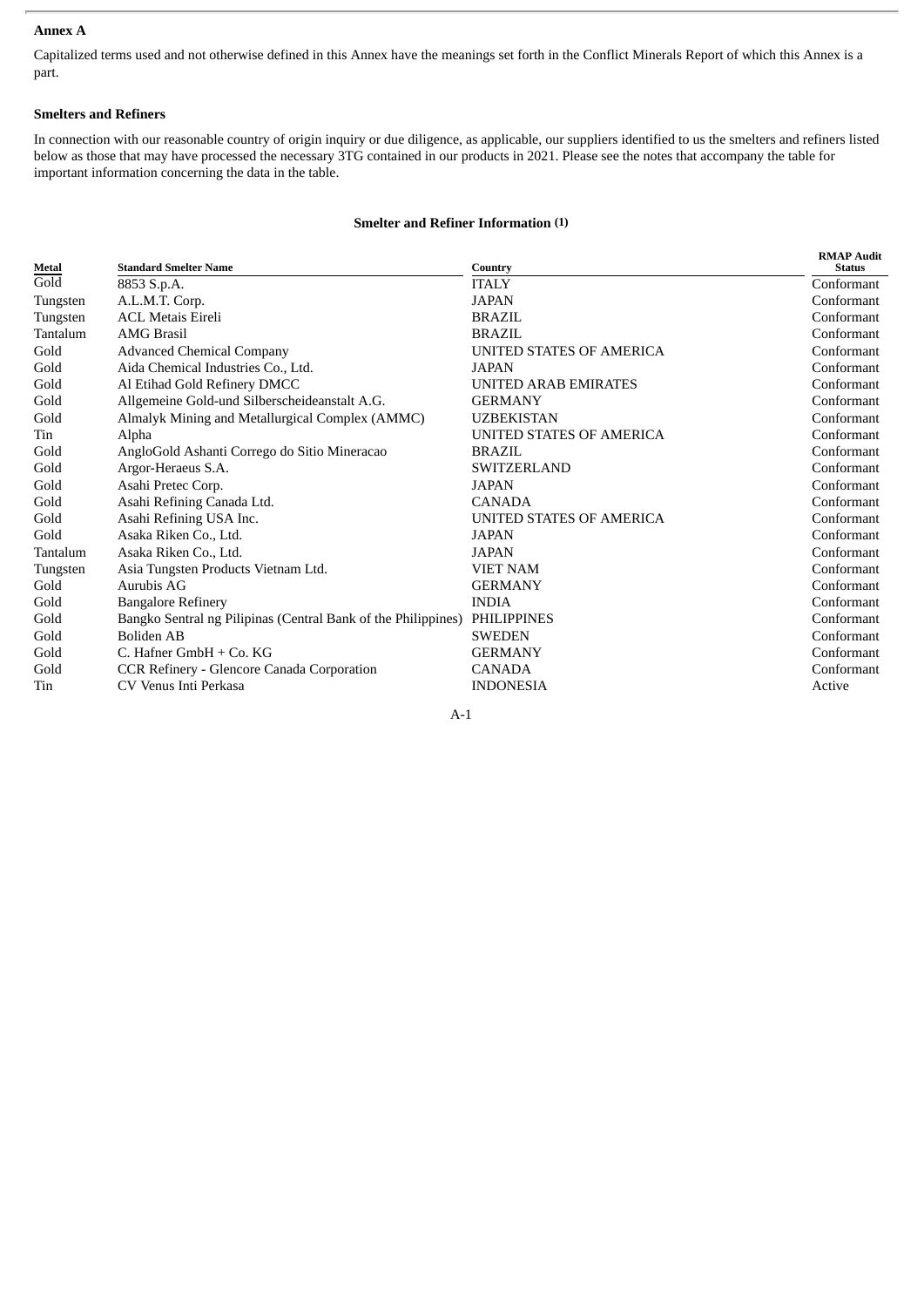| Metal    | <b>Standard Smelter Name</b>                      | Country                                 | <b>RMAP Audit</b><br><b>Status</b> |
|----------|---------------------------------------------------|-----------------------------------------|------------------------------------|
| Gold     | Cendres + Metaux S.A.                             | SWITZERLAND                             | Conformant                         |
| Tantalum | Changsha South Tantalum Niobium Co., Ltd.         | <b>CHINA</b>                            | Conformant                         |
| Tungsten | Chenzhou Diamond Tungsten Products Co., Ltd.      | <b>CHINA</b>                            | Conformant                         |
| Tin      | Chenzhou Yunxiang Mining and Metallurgy Co., Ltd. | <b>CHINA</b>                            | Conformant                         |
| Tin      | Chifeng Dajingzi Tin Industry Co., Ltd.           | <b>CHINA</b>                            | Conformant                         |
| Gold     | Chimet S.p.A.                                     | <b>ITALY</b>                            | Conformant                         |
| Tungsten | China Molybdenum Tungsten Co., Ltd.               | <b>CHINA</b>                            | Conformant                         |
| Tin      | China Tin Group Co., Ltd.                         | <b>CHINA</b>                            | Conformant                         |
| Tungsten | Chongyi Zhangyuan Tungsten Co., Ltd.              | <b>CHINA</b>                            | Conformant                         |
| Gold     | Chugai Mining                                     | <b>JAPAN</b>                            | Conformant                         |
| Tungsten | Cronimet Brasil Ltda                              | <b>BRAZIL</b>                           | Conformant                         |
| Tantalum | D Block Metals, LLC                               | UNITED STATES OF AMERICA                | Conformant                         |
| Gold     | <b>DODUCO</b> Contacts and Refining GmbH          | <b>GERMANY</b>                          | Conformant                         |
| Gold     | DSC (Do Sung Corporation)                         | KOREA, REPUBLIC OF                      | Conformant                         |
| Gold     | Dowa                                              | <b>JAPAN</b>                            | Conformant                         |
| Tin      | Dowa                                              | <b>JAPAN</b>                            | Conformant                         |
| Tin      | <b>EM Vinto</b>                                   | <b>BOLIVIA (PLURINATIONAL STATE OF)</b> | Conformant                         |
| Gold     | Eco-System Recycling Co., Ltd. East Plant         | <b>JAPAN</b>                            | Conformant                         |
| Gold     | Eco-System Recycling Co., Ltd. North Plant        | <b>JAPAN</b>                            | Conformant                         |
| Gold     | Eco-System Recycling Co., Ltd. West Plant         | <b>JAPAN</b>                            | Conformant                         |
| Gold     | <b>Emirates Gold DMCC</b>                         | <b>UNITED ARAB EMIRATES</b>             | Conformant                         |
| Tantalum | Exotech Inc.                                      | UNITED STATES OF AMERICA                | Conformant                         |
| Tantalum | F&X Electro-Materials Ltd.                        | <b>CHINA</b>                            | Conformant                         |
| Tantalum | FIR Metals & Resource Ltd.                        | <b>CHINA</b>                            | Conformant                         |
| Tin      | <b>Fenix Metals</b>                               | <b>POLAND</b>                           | Conformant                         |
| Tungsten | Fujian Ganmin RareMetal Co., Ltd.                 | <b>CHINA</b>                            | Conformant                         |
| Tungsten | Ganzhou Haichuang Tungsten Co., Ltd.              | <b>CHINA</b>                            | Conformant                         |
| Tungsten | Ganzhou Huaxing Tungsten Products Co., Ltd.       | <b>CHINA</b>                            | Conformant                         |
| Tungsten | Ganzhou Jiangwu Ferrotungsten Co., Ltd.           | <b>CHINA</b>                            | Conformant                         |
| Tungsten | Ganzhou Seadragon W & Mo Co., Ltd.                | <b>CHINA</b>                            | Conformant                         |
| Gold     | <b>Geib Refining Corporation</b>                  | <b>UNITED STATES OF AMERICA</b>         | Conformant                         |
| Tin      | Gejiu Kai Meng Industry and Trade LLC             | <b>CHINA</b>                            | Conformant                         |
| Tin      | Gejiu Non-Ferrous Metal Processing Co., Ltd.      | <b>CHINA</b>                            | Conformant                         |
| Tin      | Gejiu Yunxin Nonferrous Electrolysis Co., Ltd.    | <b>CHINA</b>                            | Conformant                         |
| Tin      | Gejiu Zili Mining And Metallurgy Co., Ltd.        | <b>CHINA</b>                            | Conformant                         |
| Tantalum | Global Advanced Metals Aizu                       | <b>JAPAN</b>                            | Conformant                         |
| Tantalum | Global Advanced Metals Boyertown                  | UNITED STATES OF AMERICA                | Conformant                         |
| Tungsten | Global Tungsten & Powders Corp.                   | UNITED STATES OF AMERICA                | Conformant                         |
| Gold     | Gold Refinery of Zijin Mining Group Co., Ltd.     | <b>CHINA</b>                            | Conformant                         |
| Tin      | Guangdong Hanhe Non-Ferrous Metal Co., Ltd.       | <b>CHINA</b>                            | Conformant                         |
| Tantalum | Guangdong Rising Rare Metals-EO Materials Ltd.    | <b>CHINA</b>                            | Conformant                         |
| Tungsten | Guangdong Xianglu Tungsten Co., Ltd.              | <b>CHINA</b>                            | Conformant                         |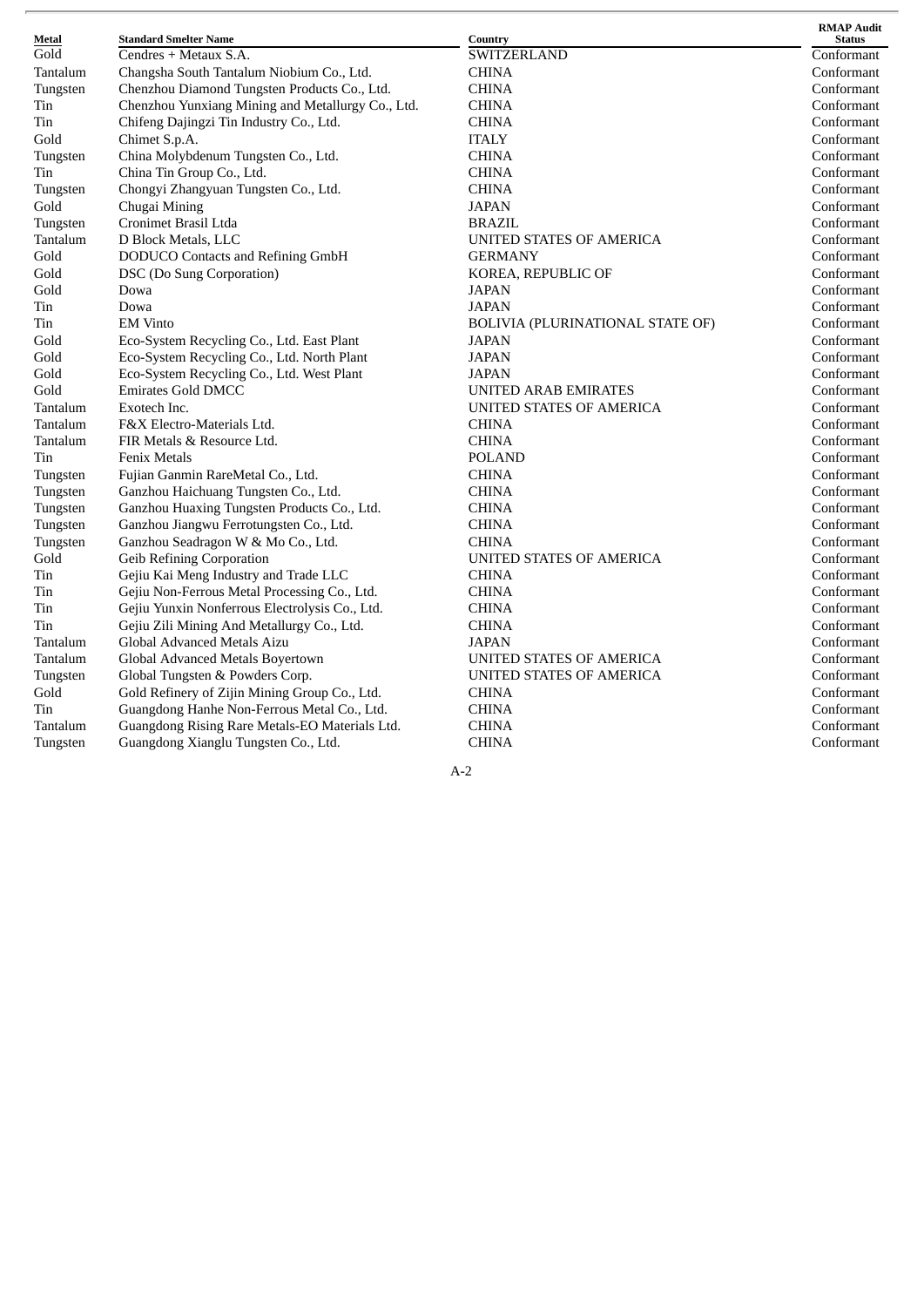| Metal    | <b>Standard Smelter Name</b>                                    | Country                         | <b>RMAP Audit</b><br><b>Status</b> |
|----------|-----------------------------------------------------------------|---------------------------------|------------------------------------|
| Tantalum | H.C. Starck Hermsdorf GmbH                                      | <b>GERMANY</b>                  | Conformant                         |
| Tantalum | H.C. Starck Inc.                                                | UNITED STATES OF AMERICA        | Conformant                         |
| Tungsten | H.C. Starck Tungsten GmbH                                       | <b>GERMANY</b>                  | Conformant                         |
| Gold     | Heimerle + Meule GmbH                                           | <b>GERMANY</b>                  | Conformant                         |
| Tantalum | Hengyang King Xing Lifeng New Materials Co., Ltd.               | <b>CHINA</b>                    | Conformant                         |
| Gold     | Heraeus Germany GmbH Co. KG                                     | <b>GERMANY</b>                  | Conformant                         |
| Gold     | Heraeus Metals Hong Kong Ltd.                                   | <b>CHINA</b>                    | Conformant                         |
| Tin      | HuiChang Hill Tin Industry Co., Ltd.                            | <b>CHINA</b>                    | Conformant                         |
| Tin      | Huichang Jinshunda Tin Co., Ltd.                                | <b>CHINA</b>                    | Conformant                         |
| Tungsten | Hunan Chenzhou Mining Co., Ltd.                                 | <b>CHINA</b>                    | Conformant                         |
| Tungsten | Hunan Chuangda Vanadium Tungsten Co., Ltd. Wuji                 | <b>CHINA</b>                    | Conformant                         |
| Tungsten | Hunan Chunchang Nonferrous Metals Co., Ltd.                     | <b>CHINA</b>                    | Conformant                         |
| Tungsten | Hydrometallurg, JSC                                             | <b>RUSSIAN FEDERATION</b>       | Conformant                         |
| Gold     | Inner Mongolia Qiankun Gold and Silver Refinery Share Co., Ltd. | <b>CHINA</b>                    | Conformant                         |
| Gold     | Ishifuku Metal Industry Co., Ltd.                               | <b>JAPAN</b>                    | Conformant                         |
| Gold     | <b>Istanbul Gold Refinery</b>                                   | <b>TURKEY</b>                   | Conformant                         |
| Gold     | Italpreziosi                                                    | <b>ITALY</b>                    | Conformant                         |
| Gold     | <b>JSC Novosibirsk Refinery</b>                                 | <b>RUSSIAN FEDERATION</b>       | Conformant                         |
| Gold     | <b>JSC</b> Uralelectromed                                       | <b>RUSSIAN FEDERATION</b>       | Conformant                         |
| Gold     | JX Nippon Mining & Metals Co., Ltd.                             | <b>JAPAN</b>                    | Conformant                         |
| Gold     | Japan Mint                                                      | <b>JAPAN</b>                    | Conformant                         |
| Tungsten | Japan New Metals Co., Ltd.                                      | JAPAN                           | Conformant                         |
| Tungsten | Jiangwu H.C. Starck Tungsten Products Co., Ltd.                 | <b>CHINA</b>                    | Conformant                         |
| Gold     | Jiangxi Copper Co., Ltd.                                        | <b>CHINA</b>                    | Conformant                         |
| Tantalum | Jiangxi Dinghai Tantalum & Niobium Co., Ltd.                    | <b>CHINA</b>                    | Conformant                         |
| Tungsten | Jiangxi Gan Bei Tungsten Co., Ltd.                              | <b>CHINA</b>                    | Conformant                         |
| Tin      | Jiangxi New Nanshan Technology Ltd.                             | <b>CHINA</b>                    | Conformant                         |
| Tungsten | Jiangxi Tonggu Non-ferrous Metallurgical & Chemical Co., Ltd.   | <b>CHINA</b>                    | Conformant                         |
| Tantalum | Jiangxi Tuohong New Raw Material                                | <b>CHINA</b>                    | Conformant                         |
| Tungsten | Jiangxi Xinsheng Tungsten Industry Co., Ltd.                    | <b>CHINA</b>                    | Conformant                         |
| Tungsten | Jiangxi Yaosheng Tungsten Co., Ltd.                             | <b>CHINA</b>                    | Conformant                         |
| Tantalum | JiuJiang JinXin Nonferrous Metals Co., Ltd.                     | <b>CHINA</b>                    | Conformant                         |
| Tantalum | Jiujiang Tanbre Co., Ltd.                                       | <b>CHINA</b>                    | Conformant                         |
| Tantalum | Jiujiang Zhongao Tantalum & Niobium Co., Ltd.                   | <b>CHINA</b>                    | Conformant                         |
| Tantalum | <b>KEMET</b> de Mexico                                          | <b>MEXICO</b>                   | Conformant                         |
| Tungsten | KGETS Co., Ltd.                                                 | KOREA, REPUBLIC OF              | Conformant                         |
| Gold     | KGHM Polska Miedz Spolka Akcyjna                                | <b>POLAND</b>                   | Conformant                         |
| Gold     | Kazzinc                                                         | <b>KAZAKHSTAN</b>               | Conformant                         |
| Tungsten | Kennametal Fallon                                               | UNITED STATES OF AMERICA        | Conformant                         |
| Tungsten | Kennametal Huntsville                                           | UNITED STATES OF AMERICA        | Conformant                         |
| Gold     | Kennecott Utah Copper LLC                                       | <b>UNITED STATES OF AMERICA</b> | Conformant                         |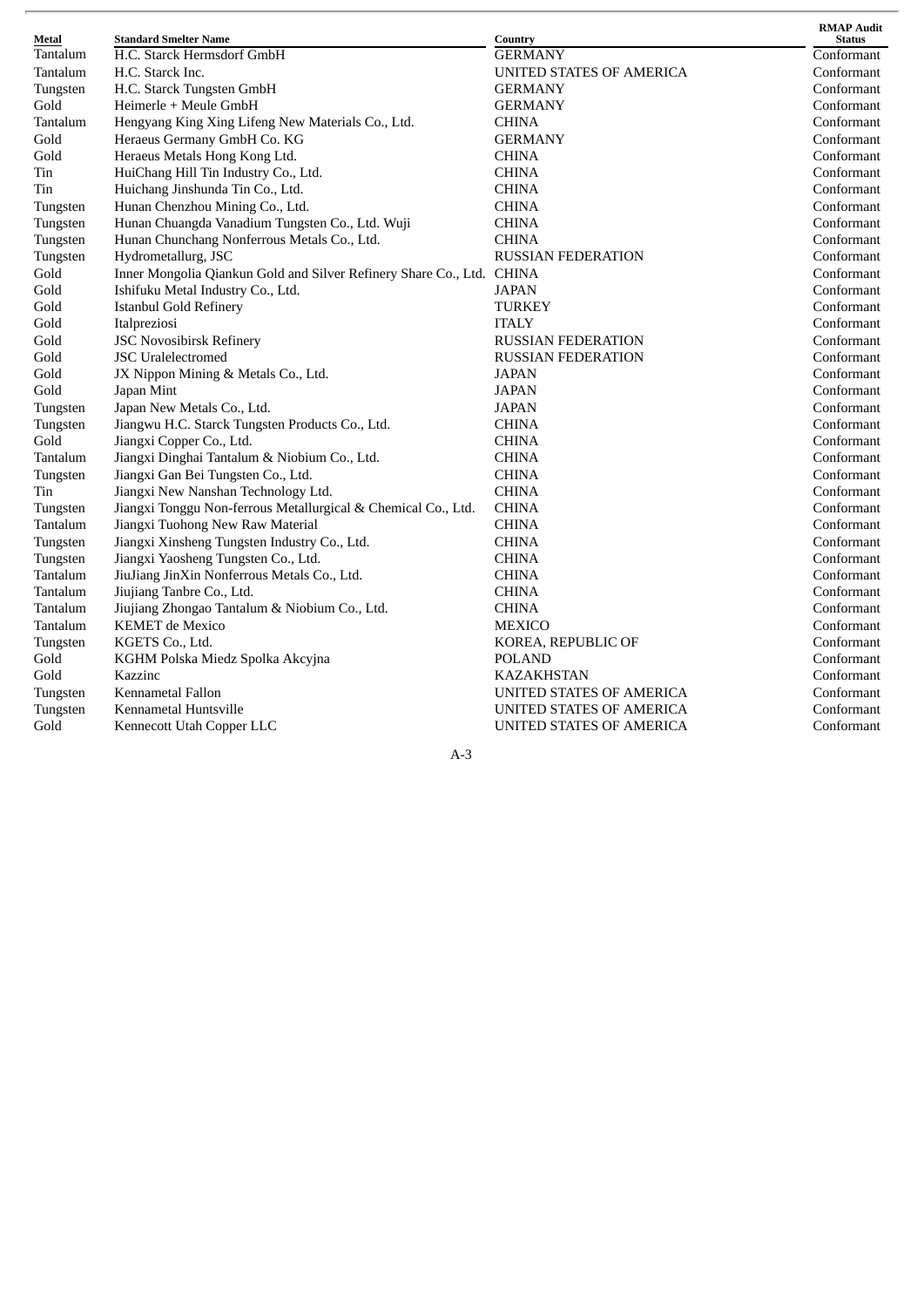| Metal    | <b>Standard Smelter Name</b>                | Country          |
|----------|---------------------------------------------|------------------|
| Gold     | Kojima Chemicals Co., Ltd.                  | JAPAN            |
| Gold     | Korea Zinc Co., Ltd.                        | KOREA, R         |
| Gold     | L'Orfebre S.A.                              | ANDORRA          |
| Gold     | LS-NIKKO Copper Inc.                        | KOREA, R         |
| Gold     | LT Metal Ltd.                               | KOREA, R         |
| Tungsten | Lianyou Metals Co., Ltd.                    | TAIWAN, I        |
| Tin      | Luna Smelter, Ltd.                          | <b>RWANDA</b>    |
| Gold     | MMTC-PAMP India Pvt., Ltd.                  | <b>INDIA</b>     |
| Tin      | Ma'anshan Weitai Tin Co., Ltd.              | CHINA            |
| Tin      | Magnu's Minerais Metais e Ligas Ltda.       | <b>BRAZIL</b>    |
| Tin      | Malaysia Smelting Corporation (MSC)         | MALAYSL          |
| Tungsten | Malipo Haiyu Tungsten Co., Ltd.             | CHINA            |
| Gold     | <b>Marsam Metals</b>                        | <b>BRAZIL</b>    |
| Tungsten | Masan High-Tech Materials                   | <b>VIET NAM</b>  |
| Gold     | Materion                                    | UNITED S'        |
| Gold     | Matsuda Sangyo Co., Ltd.                    | JAPAN            |
| Tin      | Melt Metais e Ligas S.A.                    | <b>BRAZIL</b>    |
| Tantalum | Meta Materials                              | NORTH M.         |
| Gold     | Metal Concentrators SA (Pty) Ltd.           | <b>SOUTH AF</b>  |
| Tin      | Metallic Resources, Inc.                    | UNITED S'        |
| Tin      | Metallo Belgium N.V.                        | <b>BELGIUM</b>   |
| Tin      | Metallo Spain S.L.U.                        | <b>SPAIN</b>     |
| Tantalum | Metallurgical Products India Pvt., Ltd.     | <b>INDIA</b>     |
| Gold     | Metalor Technologies (Hong Kong) Ltd.       | CHINA            |
| Gold     | Metalor Technologies (Singapore) Pte., Ltd. | <b>SINGAPOE</b>  |
| Gold     | Metalor Technologies (Suzhou) Ltd.          | <b>CHINA</b>     |
| Gold     | Metalor Technologies S.A.                   | SWITZERI         |
| Gold     | <b>Metalor USA Refining Corporation</b>     | <b>UNITED ST</b> |
| Gold     | Metalurgica Met-Mex Penoles S.A. De C.V.    | <b>MEXICO</b>    |
| Tin      | Mineracao Taboca S.A.                       | <b>BRAZIL</b>    |
| Tantalum | Mineracao Taboca S.A.                       | BRAZIL           |
| Tin      | Minsur                                      | PERU             |
| Gold     | Mitsubishi Materials Corporation            | JAPAN            |
| Tin      | Mitsubishi Materials Corporation            | JAPAN            |
| Tantalum | Mitsui Mining and Smelting Co., Ltd.        | <b>JAPAN</b>     |
| Gold     | Mitsui Mining and Smelting Co., Ltd.        | JAPAN            |
| Tungsten | Moliren Ltd.                                | <b>RUSSIAN</b>   |
| Gold     | Moscow Special Alloys Processing Plant      | <b>RUSSIAN</b>   |
| Gold     | NH Recytech Company                         | KOREA, R         |
| Tantalum | <b>NPM Silmet AS</b>                        | <b>ESTONIA</b>   |
| Gold     | Nadir Metal Rafineri San. Ve Tic. A.S.      | TURKEY           |
| Gold     | Navoi Mining and Metallurgical Combinat     | UZBEKIST         |
| Tungsten | Niagara Refining LLC                        | UNITED S'        |
|          |                                             |                  |

**C o u n t r y** A PA N OREA, REPUBLIC OF N D O R R A OREA, REPUBLIC OF OREA, REPUBLIC OF d. TAIWAN, PROVINCE OF CHINA N D I A H I N A R A Z I L M A L AY S I A H I N A B R A Z I L VIET NAM UNITED STATES OF AMERICA A PA N R A Z I L NORTH MACEDONIA, REPUBLIC OF OUTH AFRICA NITED STATES OF AMERICA E L G I U M PA I N N D I A d. CHINA d. SINGAPORE H I N A WITZERLAND UNITED STATES OF AMERICA C.V. MEXICO R A Z I L R A Z I L P E R U J A PA N J A PA N A PA N A PA N USSIAN FEDERATION RUSSIAN FEDERATION KOREA, REPUBLIC OF E S T O N I A URKEY UZBEKISTAN UNITED STATES OF AMERICA

**RMAP** Audit **S t a t u s** Conformant Conformant Conformant Conformant Conformant Conformant Conformant Conformant Conformant Conformant Conformant Conformant Conformant Conformant Conformant Conformant Conformant Conformant Conformant Conformant Conformant Conformant Conformant Conformant Conformant Conformant Conformant Conformant Conformant Conformant Conformant Conformant Conformant Conformant Conformant Conformant Conformant Conformant Conformant Conformant Conformant Conformant Conformant

 $A - 4$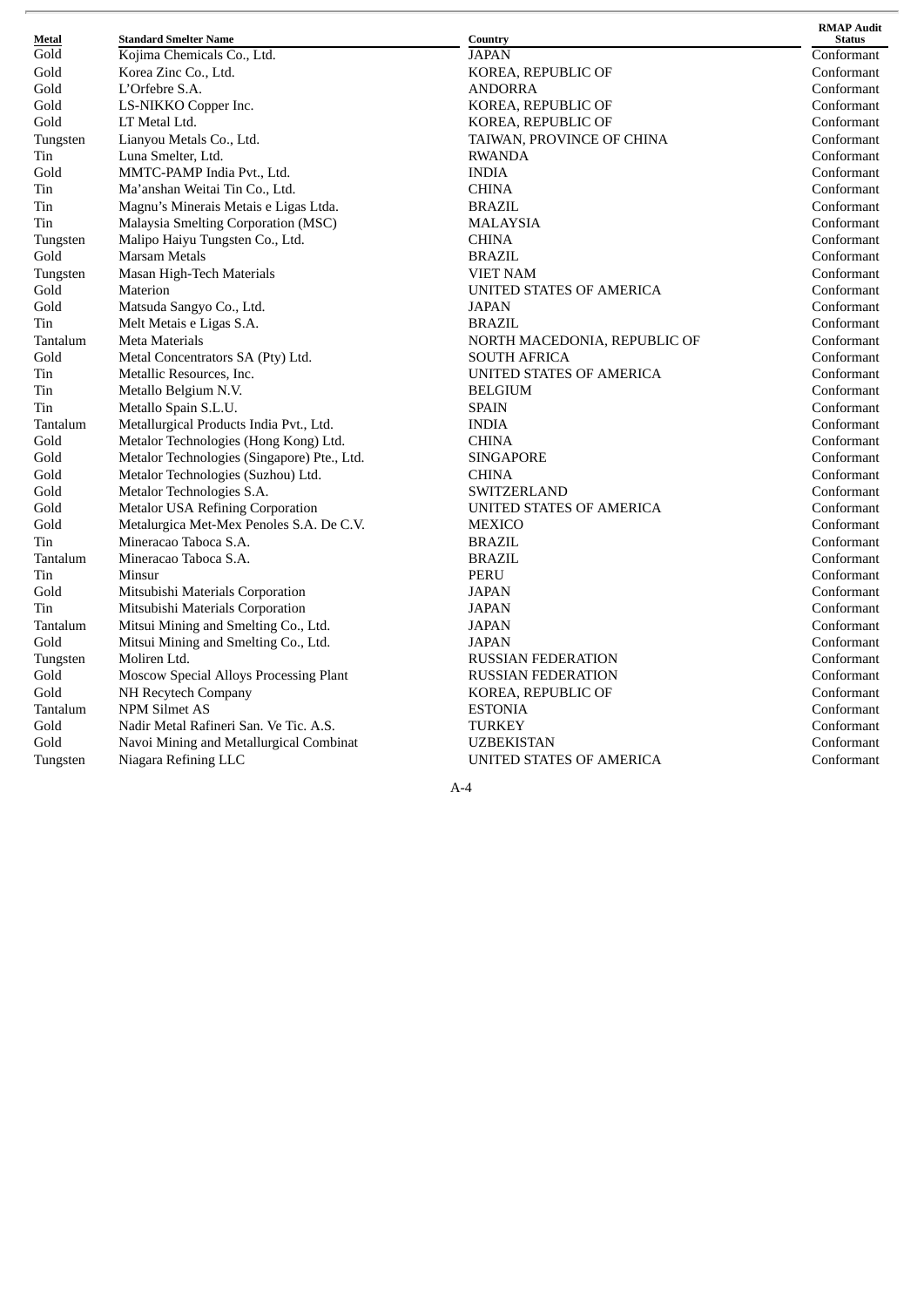| Metal | <b>Standard Smelter Name</b>                                                                   | Country                          | <b>RMAP Audit</b><br><b>Status</b> |
|-------|------------------------------------------------------------------------------------------------|----------------------------------|------------------------------------|
| Gold  | Nihon Material Co., Ltd.                                                                       | <b>JAPAN</b>                     | Conformant                         |
|       | Tantalum Ningxia Orient Tantalum Industry Co., Ltd.                                            | <b>CHINA</b>                     | Conformant                         |
| Tin   | O.M. Manufacturing (Thailand) Co., Ltd.                                                        | THAILAND                         | Conformant                         |
| Tin   | O.M. Manufacturing Philippines, Inc.                                                           | <b>PHILIPPINES</b>               | Conformant                         |
| Gold  | OJSC "The Gulidov Krasnoyarsk Non-Ferrous Metals Plant" (OJSC Krastsvetmet) RUSSIAN FEDERATION |                                  | Conformant                         |
| Gold  | Ogussa Osterreichische Gold- und Silber-Scheideanstalt GmbH                                    | <b>AUSTRIA</b>                   | Conformant                         |
| Gold  | Ohura Precious Metal Industry Co., Ltd.                                                        | <b>JAPAN</b>                     | Conformant                         |
| Tin   | Operaciones Metalurgicas S.A.                                                                  | BOLIVIA (PLURINATIONAL STATE OF) | Conformant                         |
| Gold  | PAMP S.A.                                                                                      | SWITZERLAND                      | Conformant                         |
| Tin   | PT ATD Makmur Mandiri Jaya                                                                     | <b>INDONESIA</b>                 | Conformant                         |
| Gold  | PT Aneka Tambang (Persero) Tbk                                                                 | <b>INDONESIA</b>                 | Conformant                         |
| Tin   | PT Artha Cipta Langgeng                                                                        | <b>INDONESIA</b>                 | Conformant                         |
| Tin   | PT Babel Inti Perkasa                                                                          | <b>INDONESIA</b>                 | Conformant                         |
| Tin   | PT Babel Surya Alam Lestari                                                                    | <b>INDONESIA</b>                 | Conformant                         |
| Tin   | PT Bangka Serumpun                                                                             | <b>INDONESIA</b>                 | Conformant                         |
| Tin   | PT Bukit Timah                                                                                 | <b>INDONESIA</b>                 | Active                             |
| Tin   | PT Menara Cipta Mulia                                                                          | <b>INDONESIA</b>                 | Conformant                         |
| Tin   | PT Mitra Stania Prima                                                                          | <b>INDONESIA</b>                 | Conformant                         |
| Tin   | PT Mitra Sukses Globalindo                                                                     | <b>INDONESIA</b>                 | Active                             |
| Tin   | PT Prima Timah Utama                                                                           | <b>INDONESIA</b>                 | Conformant                         |
| Tin   | PT Rajawali Rimba Perkasa                                                                      | <b>INDONESIA</b>                 | Conformant                         |
| Tin   | PT Rajehan Ariq                                                                                | <b>INDONESIA</b>                 | Conformant                         |
| Tin   | PT Refined Bangka Tin                                                                          | <b>INDONESIA</b>                 | Conformant                         |
| Tin   | PT Sariwiguna Binasentosa                                                                      | <b>INDONESIA</b>                 | Conformant                         |
| Tin   | PT Stanindo Inti Perkasa                                                                       | <b>INDONESIA</b>                 | Conformant                         |
| Tin   | PT Timah Nusantara                                                                             | <b>INDONESIA</b>                 | Active                             |
| Tin   | PT Timah Tbk Kundur                                                                            | <b>INDONESIA</b>                 | Conformant                         |
| Tin   | PT Timah Tbk Mentok                                                                            | <b>INDONESIA</b>                 | Conformant                         |
| Tin   | PT Tinindo Inter Nusa                                                                          | <b>INDONESIA</b>                 | Conformant                         |
| Gold  | PX Precinox S.A.                                                                               | SWITZERLAND                      | Conformant                         |
|       | Tungsten Philippine Chuangxin Industrial Co., Inc.                                             | <b>PHILIPPINES</b>               | Conformant                         |
| Gold  | Planta Recuperadora de Metales SpA                                                             | <b>CHILE</b>                     | Conformant                         |
| Gold  | Prioksky Plant of Non-Ferrous Metals                                                           | <b>RUSSIAN FEDERATION</b>        | Conformant                         |
|       | Tantalum QuantumClean                                                                          | UNITED STATES OF AMERICA         | Conformant                         |
| Gold  | REMONDIS PMR B.V.                                                                              | <b>NETHERLANDS</b>               | Conformant                         |
| Gold  | Rand Refinery (Pty) Ltd.                                                                       | <b>SOUTH AFRICA</b>              | Conformant                         |
| Tin   | Resind Industria e Comercio Ltda.                                                              | <b>BRAZIL</b>                    | Conformant                         |
|       | Tantalum Resind Industria e Comercio Ltda.                                                     | <b>BRAZIL</b>                    | Conformant                         |
| Gold  | Royal Canadian Mint                                                                            | CANADA                           | Conformant                         |
| Tin   | Rui Da Hung                                                                                    | TAIWAN, PROVINCE OF CHINA        | Conformant                         |
| Gold  | <b>SAAMP</b>                                                                                   | <b>FRANCE</b>                    | Conformant                         |
| Gold  | SAFINA A.S.                                                                                    | <b>CZECHIA</b>                   | Conformant                         |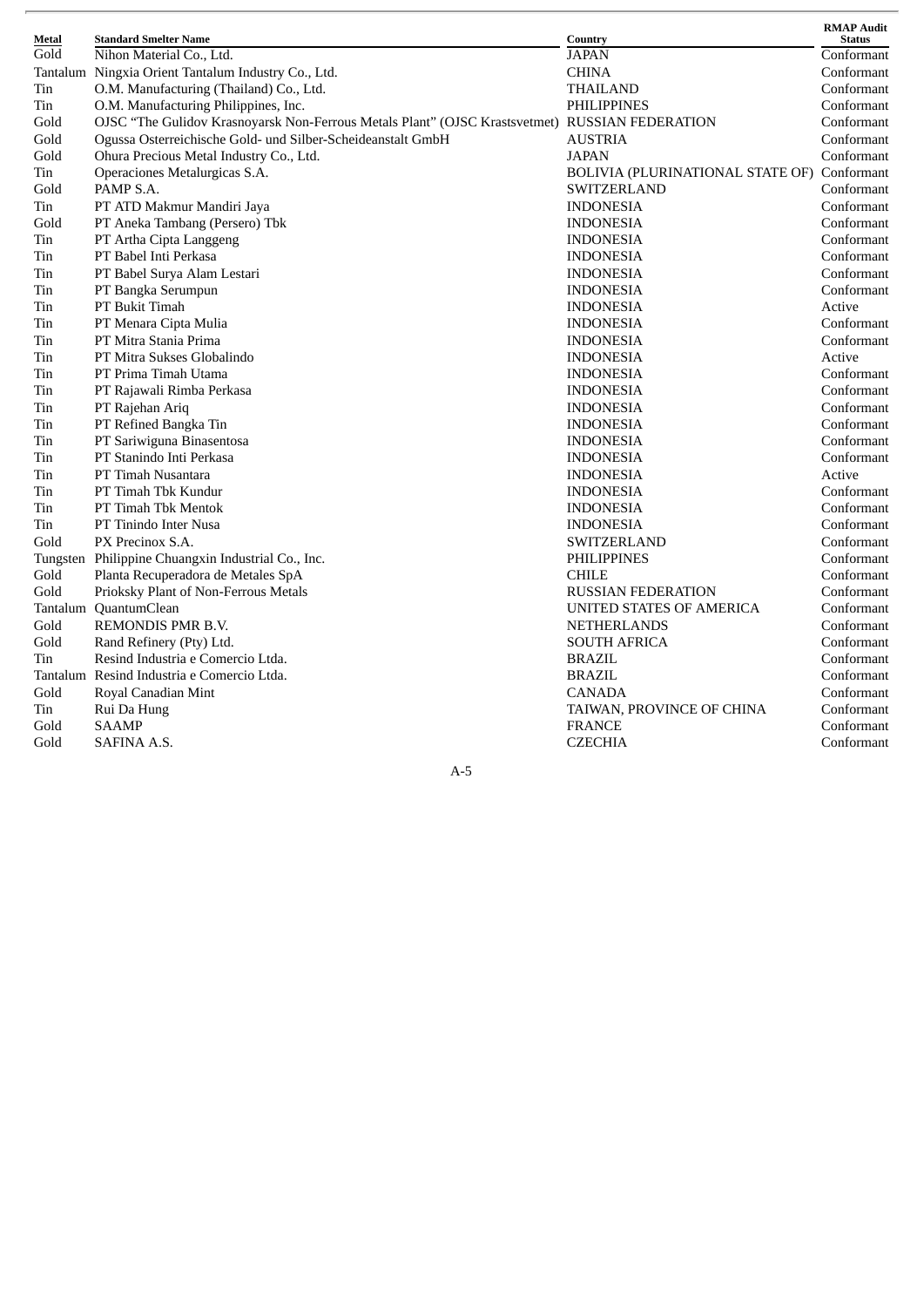| Metal    | <b>Standard Smelter Name</b>                         | Country                         | <b>RMAP Audit</b><br><b>Status</b> |
|----------|------------------------------------------------------|---------------------------------|------------------------------------|
| Gold     | <b>SAXONIA Edelmetalle GmbH</b>                      | <b>GERMANY</b>                  | Conformant                         |
| Gold     | SEMPSA Joyeria Plateria S.A.                         | <b>SPAIN</b>                    | Conformant                         |
| Gold     | SOE Shyolkovsky Factory of Secondary Precious Metals | <b>RUSSIAN FEDERATION</b>       | Conformant                         |
| Gold     | Safimet S.p.A                                        | <b>ITALY</b>                    | Conformant                         |
| Gold     | <b>Samduck Precious Metals</b>                       | KOREA, REPUBLIC OF              | Conformant                         |
| Gold     | Shandong Gold Smelting Co., Ltd.                     | <b>CHINA</b>                    | Conformant                         |
| Gold     | Shandong Zhaojin Gold & Silver Refinery Co., Ltd.    | <b>CHINA</b>                    | Conformant                         |
| Gold     | Sichuan Tianze Precious Metals Co., Ltd.             | <b>CHINA</b>                    | Conformant                         |
| Gold     | Singway Technology Co., Ltd.                         | TAIWAN, PROVINCE OF CHINA       | Conformant                         |
| Tin      | Soft Metais Ltda.                                    | <b>BRAZIL</b>                   | Conformant                         |
| Gold     | Solar Applied Materials Technology Corp.             | TAIWAN, PROVINCE OF CHINA       | Conformant                         |
| Tantalum | Solikamsk Magnesium Works OAO                        | <b>RUSSIAN FEDERATION</b>       | Conformant                         |
| Gold     | Sumitomo Metal Mining Co., Ltd.                      | <b>JAPAN</b>                    | Conformant                         |
| Gold     | SungEel HiMetal Co., Ltd.                            | KOREA, REPUBLIC OF              | Conformant                         |
| Gold     | T.C.A S.p.A                                          | <b>ITALY</b>                    | Conformant                         |
| Tantalum | TANIOBIS Co., Ltd.                                   | THAILAND                        | Conformant                         |
| Tantalum | <b>TANIOBIS GmbH</b>                                 | <b>GERMANY</b>                  | Conformant                         |
| Tantalum | TANIOBIS Japan Co., Ltd.                             | JAPAN                           | Conformant                         |
| Tungsten | TANIOBIS Smelting GmbH & Co. KG                      | <b>GERMANY</b>                  | Conformant                         |
| Tantalum | TANIOBIS Smelting GmbH & Co. KG                      | <b>GERMANY</b>                  | Conformant                         |
| Gold     | TOO Tau-Ken-Altyn                                    | <b>KAZAKHSTAN</b>               | Conformant                         |
| Tantalum | Taki Chemical Co., Ltd.                              | JAPAN                           | Conformant                         |
| Gold     | Tanaka Kikinzoku Kogyo K.K.                          | <b>JAPAN</b>                    | Conformant                         |
| Tantalum | <b>Telex Metals</b>                                  | UNITED STATES OF AMERICA        | Conformant                         |
| Tin      | Thai Nguyen Mining and Metallurgy Co., Ltd.          | <b>VIET NAM</b>                 | Conformant                         |
| Tin      | Thaisarco                                            | THAILAND                        | Conformant                         |
| Tin      | Tin Smelting Branch of Yunnan Tin Co., Ltd.          | <b>CHINA</b>                    | Active                             |
| Tin      | Tin Technology & Refining                            | UNITED STATES OF AMERICA        | Conformant                         |
| Gold     | Tokuriki Honten Co., Ltd.                            | <b>JAPAN</b>                    | Conformant                         |
| Gold     | Torecom                                              | KOREA, REPUBLIC OF              | Conformant                         |
| Tantalum | Ulba Metallurgical Plant JSC                         | <b>KAZAKHSTAN</b>               | Conformant                         |
| Gold     | <b>Umicore Precious Metals Thailand</b>              | THAILAND                        | Conformant                         |
| Gold     | Umicore S.A. Business Unit Precious Metals Refining  | <b>BELGIUM</b>                  | Conformant                         |
| Tungsten | Unecha Refractory metals plant                       | <b>RUSSIAN FEDERATION</b>       | Conformant                         |
| Gold     | United Precious Metal Refining, Inc.                 | <b>UNITED STATES OF AMERICA</b> | Conformant                         |
| Gold     | Valcambi S.A.                                        | SWITZERLAND                     | Conformant                         |
| Gold     | WIELAND Edelmetalle GmbH                             | <b>GERMANY</b>                  | Conformant                         |
| Gold     | Western Australian Mint (T/a The Perth Mint)         | AUSTRALIA                       | Conformant                         |
| Tin      | White Solder Metalurgia e Mineracao Ltda.            | <b>BRAZIL</b>                   | Conformant                         |
| Tungsten | Wolfram Bergbau und Hutten AG                        | AUSTRIA                         | Conformant                         |
| Tungsten | Woltech Korea Co., Ltd.                              | KOREA, REPUBLIC OF              | Conformant                         |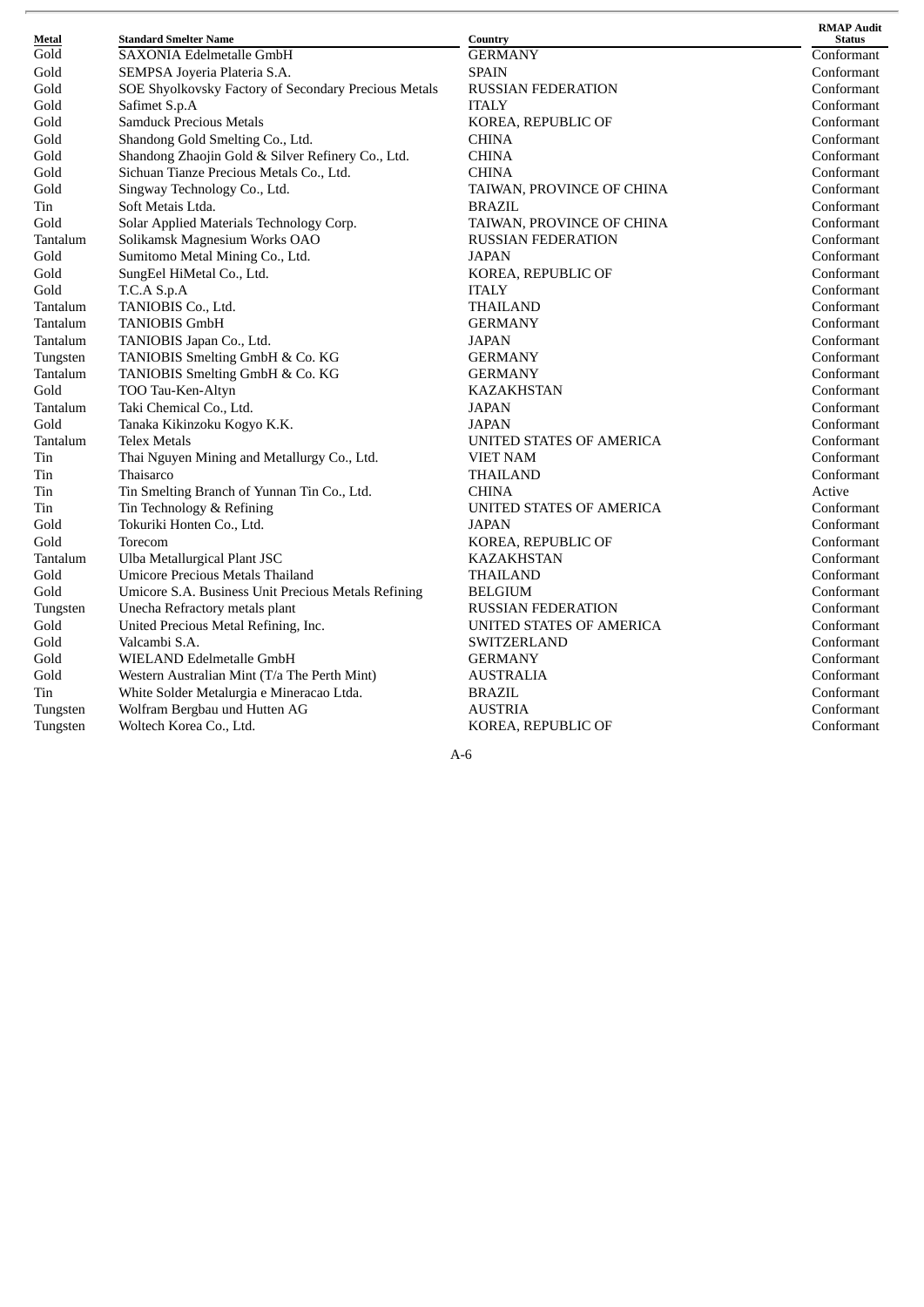| Metal    | <b>Standard Smelter Name</b>                                | Country      | <b>RMAP Audit</b><br>Status |
|----------|-------------------------------------------------------------|--------------|-----------------------------|
| Tantalum | XIMEI RESOURCES (GUANGDONG) LIMITED                         | <b>CHINA</b> | Conformant                  |
| Tungsten | Xiamen Tungsten (H.C.) Co., Ltd.                            | <b>CHINA</b> | Conformant                  |
| Tungsten | Xiamen Tungsten Co., Ltd.                                   | <b>CHINA</b> | Conformant                  |
| Tantalum | XinXing HaoRong Electronic Material Co., Ltd.               | <b>CHINA</b> | Conformant                  |
| Tungsten | Xinfeng Huarui Tungsten & Molybdenum New Material Co., Ltd. | <b>CHINA</b> | Conformant                  |
| Gold     | Yamakin Co., Ltd.                                           | <b>JAPAN</b> | Conformant                  |
| Tantalum | Yanling Jincheng Tantalum & Niobium Co., Ltd.               | <b>CHINA</b> | Conformant                  |
| Gold     | Yokohama Metal Co., Ltd.                                    | JAPAN        | Conformant                  |
| Tin      | Yunnan Chengfeng Non-ferrous Metals Co., Ltd.               | <b>CHINA</b> | Conformant                  |
| Tin      | Yunnan Yunfan Non-ferrous Metals Co., Ltd.                  | <b>CHINA</b> | Conformant                  |
| Gold     | Zhongyuan Gold Smelter of Zhongjin Gold Corporation         | <b>CHINA</b> | Conformant                  |

(1) We note the following in connection with the information contained in the foregoing table:

- (a) The smelters and refiners listed in the table were identified by our suppliers as those that may be part of our 2021 supply chain, including those that sourced only recycled or scrap content. Some of our suppliers may have reported to us smelters and refiners that were not actually in our supply chain due to over-inclusiveness in the information received from their suppliers or for other reasons. In addition, the smelters and refiners reflected above may not be all of the smelters and refiners in our 2021 supply chain, because many of our suppliers were unable to identify all of the smelters and refiners used to process the necessary 3TG content contained in our products.
- (b) The table only includes entities that were listed as smelters or refiners by the RMI, as of December 31, 2021.
- (c) Smelter or refiner status information can change at any time. The smelter or refiner status information in the table is as of December 31, 2021.
- (d) "Conformant" means that a smelter or refiner was listed as conformant with the Responsible Minerals Assurance Process's ("RMAP") assessment protocols, including through mutual recognition and those indicated as "re-audit in process." Included smelters and refiners were not necessarily conformant for all or part of 2021 and may not continue to be conformant for any future period. We do not have information on the origin of the 3TG processed by any of the conformant smelters and refiners prior to their respective certification dates.
- (e) "Active" means that the smelter or refiner is a participant in the RMAP and has committed to undergo an audit or is participating in a cross-recognized certification program.
- (f) Smelter or refiner status reflected in the table is based solely on information made publicly available by the RMI, without independent verification by us.